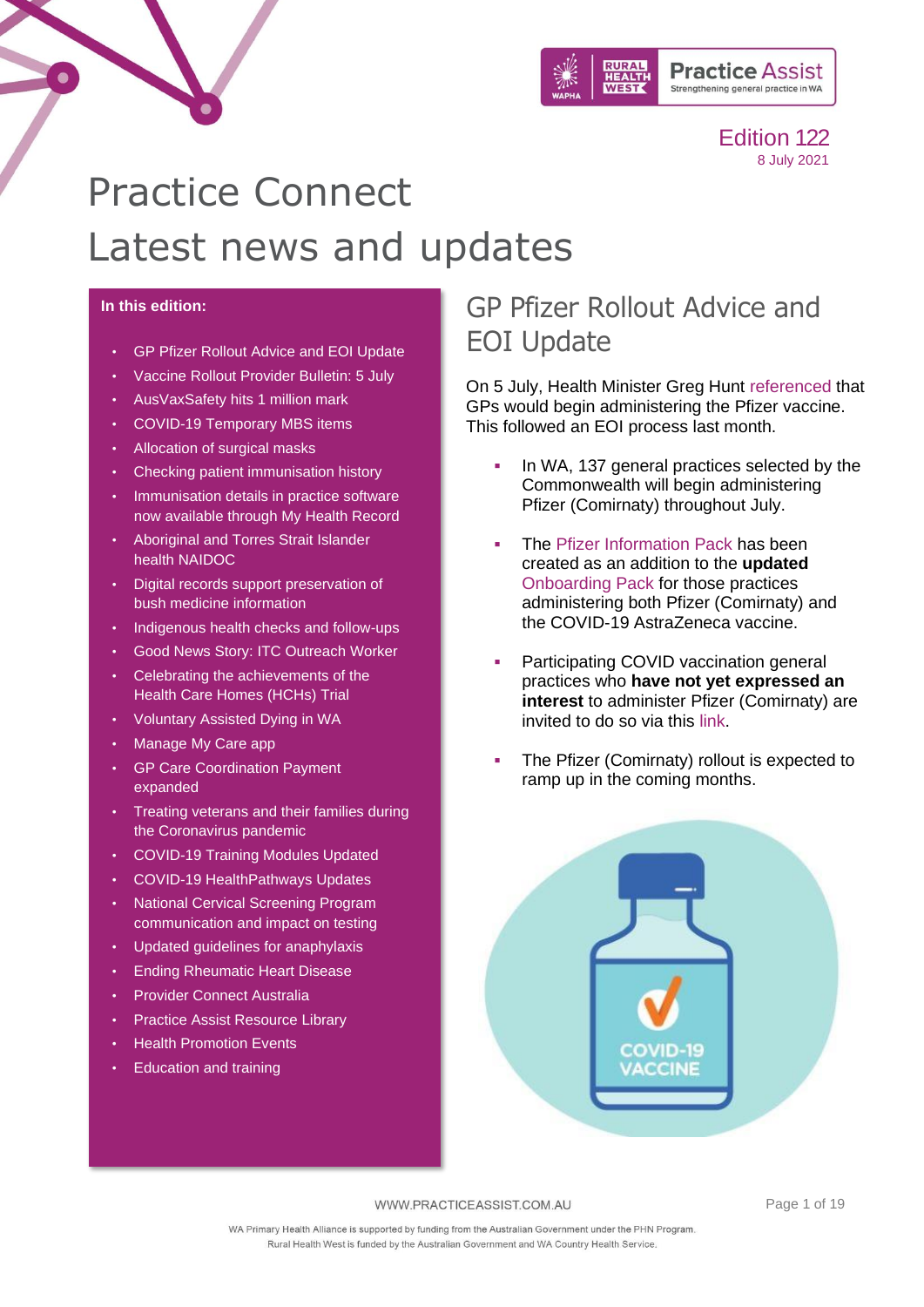



# <span id="page-1-0"></span>Primary Care Vaccine Rollout Provider Bulletin: 5 July

The latest [vaccine provider update](https://www.practiceassist.com.au/PracticeAssist/media/Coronavirus-(COVID-19)/PROVIDER-BULLETIN-5-July-2021.pdf) contains the following information from the Australian Government Department of Health.

### **Key messages:**

- Mandatory COVID-19 vaccination for residential aged care staff.
- Consumables update: Syringes used for AstraZeneca vaccine.

### **Corrections from the previous bulletin:**

- Stock management reporting:
	- The Bulletin dated 28 June 2021 contained incorrect information on what sites should be reporting in the stock management report.
	- Please report the total number of unused doses you have on hand at the time of reporting.
- Online proof of COVID-19 vaccinations:
	- The links on how patients can get their vaccination information have been included: [AIR](https://www.servicesaustralia.gov.au/individuals/services/medicare/australian-immunisation-register/how-get-immunisation-history-statement) and Services [Australia.](https://www.servicesaustralia.gov.au/individuals/subjects/getting-help-during-coronavirus-covid-19/covid-19-vaccinations/how-get-proof-your-covid-19-vaccinations)

# <span id="page-1-1"></span>AusVaxSafety hits 1 million mark in COVID-19 vaccine safety survey analysis

More than 1 million, day-3, post-vaccination safety surveillance surveys have now been completed by COVID-19 vaccine recipients across Australia as part of the AusVaxSafety COVID-19 safety surveillance program.

This milestone has been made possible by funding from the Australian Government Department of Health, collaboration with state and territory health departments, AusVaxSafety surveillance tools Smartvax and Vaxtracker, and COVID-19 vaccine recipients who completed the survey.

Led by the National Centre for Immunisation Research and Surveillance (NCIRS), AusVaxSafety is conducting comprehensive active safety monitoring of all COVID-19 vaccines used in Australia to ensure that they are safe and to provide transparent data to healthcare providers and the public.

The surveys are designed by vaccine experts and give participants the opportunity to report any adverse events they may have after receiving the COVID-19 vaccine, via SMS or email. Once a survey is completed, de-identified data is provided to AusVaxSafety to be analysed and monitored for safety signals in near-real time. The data is analysed by brand, time since vaccination, dose and other key demographics, which provides a complete picture of how the vaccines are performing in real-world conditions.

AusVaxSafety releases updated COVID-19 vaccine safety data, including data specific to Aboriginal and Torres Strait Islander people, to the public every week. To date, the data reported is consistent with those seen in clinical trials and surveillance in other countries, reaffirming the safety of the vaccines currently in use in Australia.

[View the latest AusVaxSafety COVID-19 safety data.](https://www.ausvaxsafety.org.au/safety-data/covid-19-vaccines)

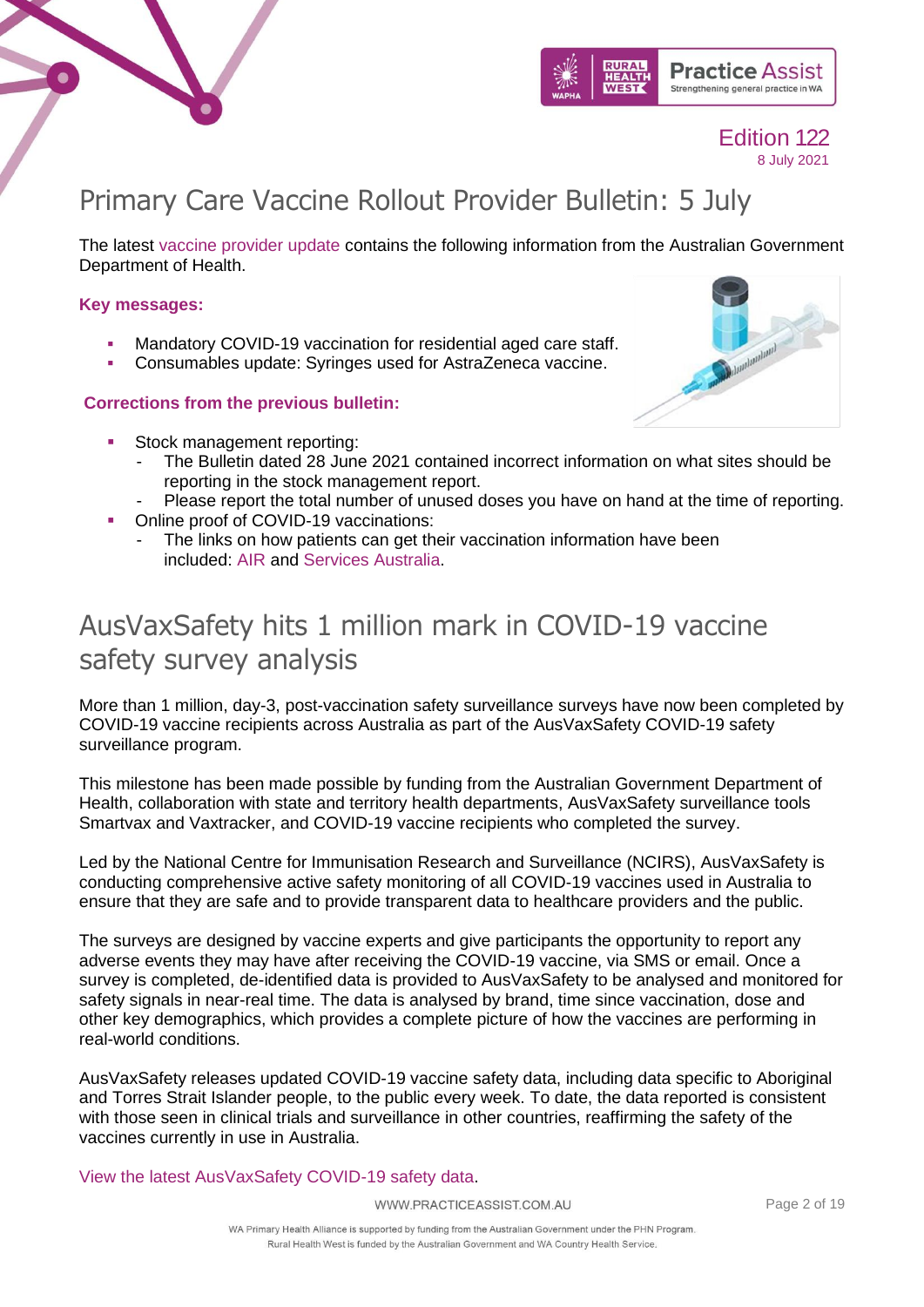



# <span id="page-2-0"></span>COVID-19 Temporary MBS items have been extended, plus changes effective 1 July

Temporary COVID-19 MBS telehealth items that commenced on 13 March 2020 have now been extended to 31 December 2021. From 1 July 2021, the previous broad range of temporary telephone services have been replaced with a smaller number of MBS items. Video items are unchanged.

#### **New GP services include:**

- 91890 short telephone consultation item (< 6 minutes) for straightforward care, e.g. repeat prescriptions and diagnostic referrals.
- 91891 longer telephone consultation item (> 6 minutes+) for more complex attendances.

Plus, four new time-based items for blood-borne viruses, sexual or reproductive health consultations (video and phone).

#### **New OMP services include:**

 $91892$  – short telephone consultation item (< 6 minutes).

Plus, eight new time-based items for blood-borne viruses, sexual or reproductive health consultations (video and phone).

### **Existing relationship – when it applies and when it doesn't**

In most instances, the temporary MBS telehealth items are available to telehealth providers for a range of consultations provided to a patient where there is an *existing or established relationship*.

An existing relationship is defined as the patient having seen the same practitioner for a face-to-face service in the 12 months preceding the telehealth service, or having seen a doctor or other health practitioner (such as a practice nurse or Aboriginal and Torres Strait Islander health worker) at the same medical practice for a face-to-face service during the same period.

The existing relationship requirement **does not apply** for:

- children under the age of 12 months
- people who are homeless
- patients living in a COVID-19 impacted area
- patients receiving an urgent after-hours (unsociable hours) service
- patients of medical practitioners at an Aboriginal Medical Service or an Aboriginal Community Controlled Health Service.

Plus, from 1 July 2021, additional exemptions to the existing relationship requirement have been introduced for patients accessing MBS items for:

- blood-borne viruses, sexual or reproductive health consultations (new items)
- pregnancy counselling services (under MBS Group A40).

For more information and the full range of fact sheets, visit [MBS online.](https://www.mbsonline.gov.au/internet/mbsonline/publishing.nsf/Content/Factsheet-TempBB)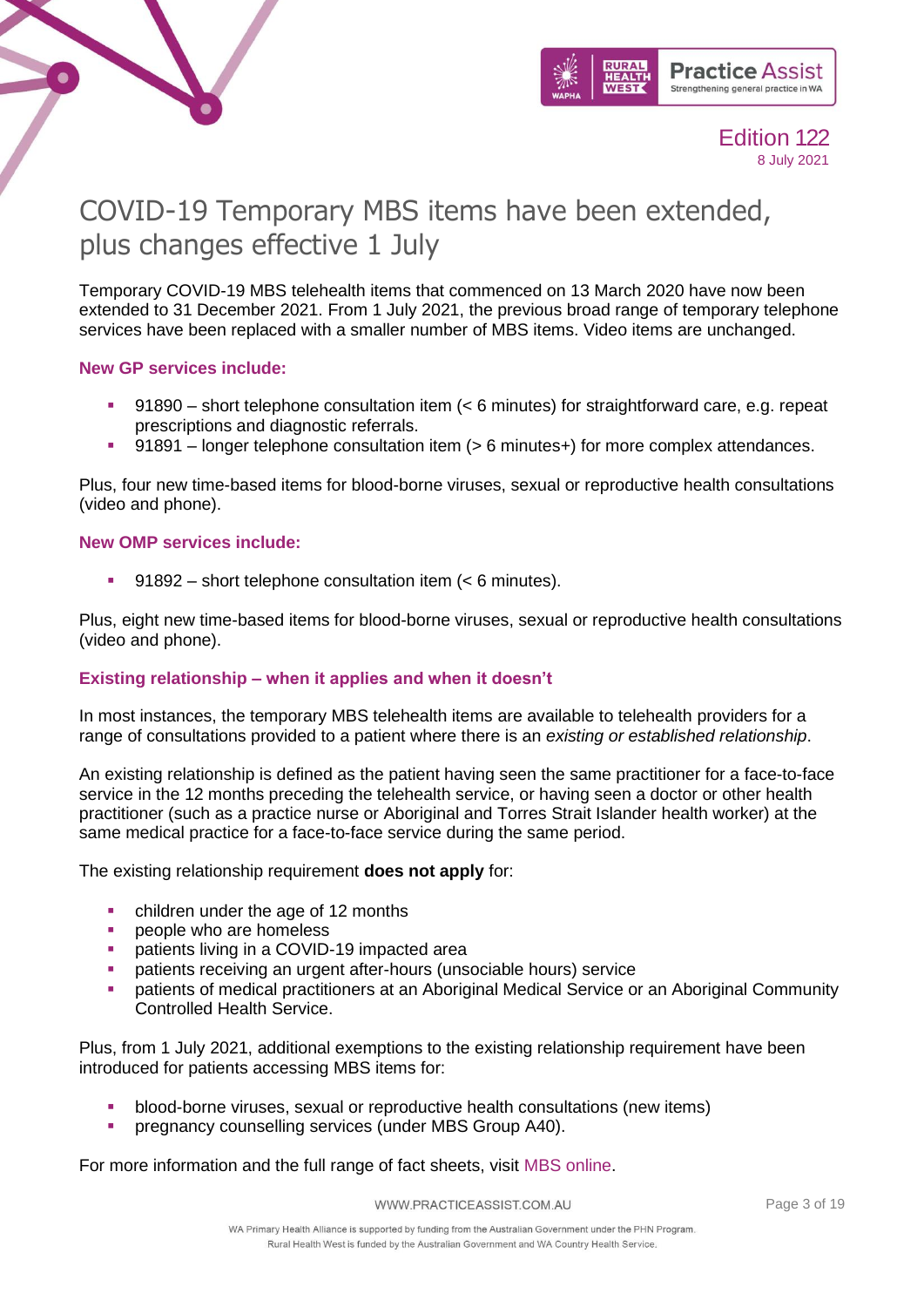



# <span id="page-3-0"></span>Allocation of surgical masks from the National Medical **Stockpile**

WA Primary Health Alliance has been advised by the Australian Department of Health that the National Medical Stockpile is a strategic reserve and not a general supplier of personal protective equipment (PPE). The Stockpile is only intended to provide PPE where commercial supply is unavailable and there is a demonstrated need or clinical advice for its use.

We appreciate that some providers have been accessing the Stockpile regularly until now.

Due to the widespread commercial availability of PPE supply, as per Government advice, WA Primary Health Alliance will request a declaration from your organisation as proof it has been unable to source a commercial supply.

WA Primary Health Alliance can only provide PPE where commercial supply is unavailable and requests meet the following criteria:

- **·** There is no local supply available commercially.
- The people coming to your practice are more likely to have been exposed to COVID-19.
- **Your practice has an unusual number of patients who have respiratory symptoms.**

WA Primary Health Alliance will provide surgical masks to community pharmacies if they meet both of the criteria below:

- **There is no local supply available commercially.**
- Staff have significant contact with people who have fever and respiratory symptoms.

If you are experiencing difficulties obtaining PPE from a commercial supplier, please email WA Primary Health Alliance via [practiceassist@wapha.org.au](mailto:practiceassist@wapha.org.au) addressing the above points.

### <span id="page-3-1"></span>Checking your patient's immunisation history

Immunisation providers are reminded to check the Australian Immunisation Register (AIR) for each booked patient to ensure they are booked for:

- the correct vaccine (brand and second doses)
- the correct timing.

From 1 July 2021, under the Australian Immunisation Register (AIR) Act, it is now mandatory to report all National Immunisation Program (NIP), COVID-19 and influenza vaccines administered to the AIR.'

If your practice software does not automatically report vaccinations to the AIR, you will need to report these vaccinations directly using the AIR website. Information on how to set up access to AIR can be found [here.](https://www.servicesaustralia.gov.au/organisations/health-professionals/services/medicare/australian-immunisation-register-health-professionals/how-set-your-access-air)

Detailed information on how to check and upload to the AIR is found on the [HealthPathways COVID-](https://wa.communityhealthpathways.org/803793.htm)[19 Vaccination Procedure](https://wa.communityhealthpathways.org/803793.htm) pathway webpage.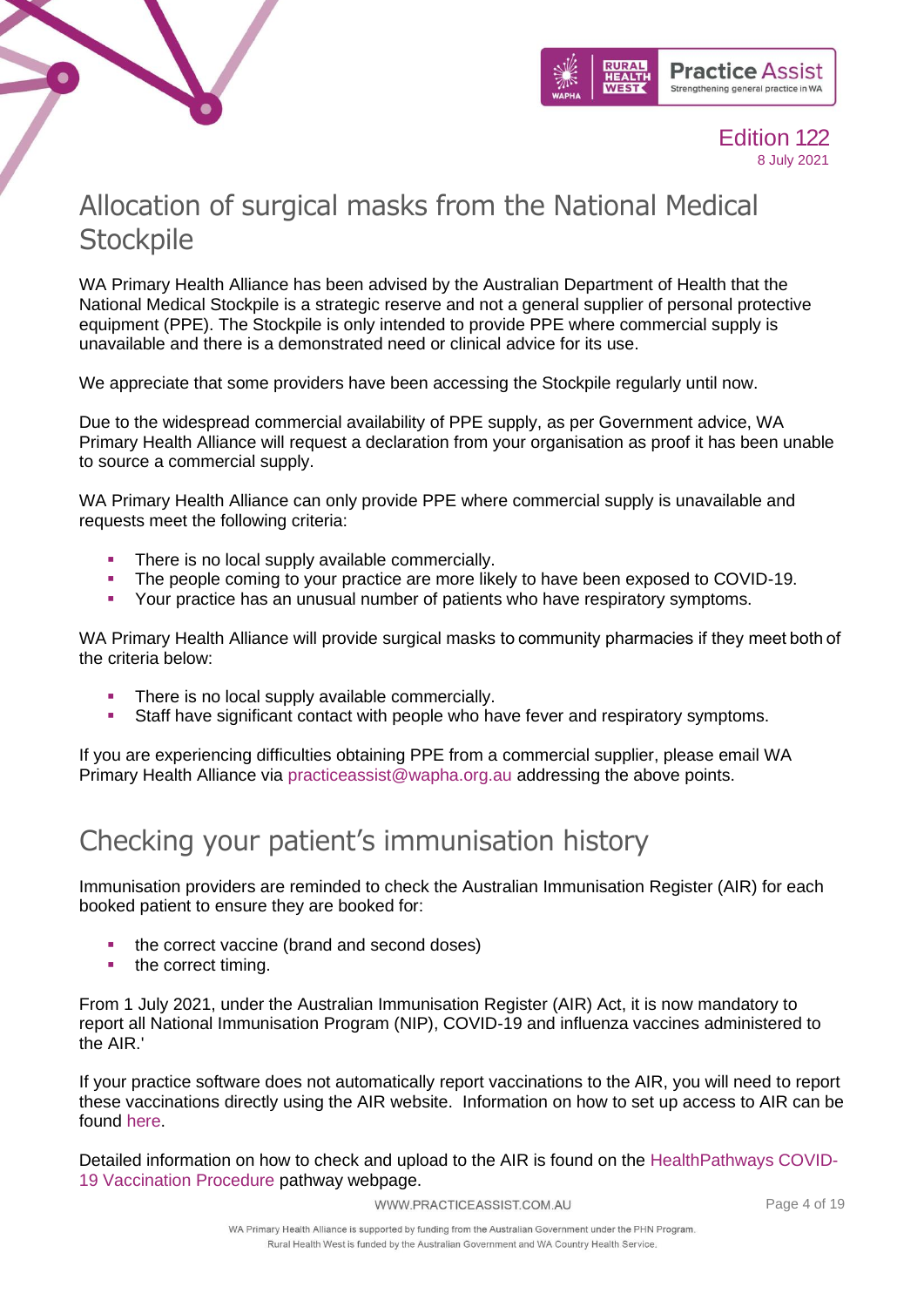



### <span id="page-4-0"></span>Easy access to immunisation details in your practice software is now available through My Health Record

The My Health Record consolidated immunisation view is now accessible through [most clinical](https://www.myhealthrecord.gov.au/for-healthcare-professionals/conformant-clinical-software-products)  [information systems](https://www.myhealthrecord.gov.au/for-healthcare-professionals/conformant-clinical-software-products) without the need for any software updates.

This can provide clinicians with quick and easy access to a patient's immunisation details, including their COVID-19 vaccination status or their children's National Immunisation Program status, without having to go through time-consuming logins for separate systems.

It is also easier to view vaccine details, recorded medical contraindications and other important information from the Australian Immunisation Register (AIR).

Step-by-step instructions on accessing the consolidated immunisation view of your patient's My Health Record Document List is available from the [My Health Record clinical software summary](https://www.myhealthrecord.gov.au/for-healthcare-professionals/clinical-software-summary-sheets)  [sheets](https://www.myhealthrecord.gov.au/for-healthcare-professionals/clinical-software-summary-sheets) page.

More information including how to access a consolidated immunisation information through the National Provider Portal, is available on the [My Health Record website.](https://www.myhealthrecord.gov.au/for-healthcare-professionals/howtos/access-my-health-record-using-provider-portal)

You can also direct patients interested in checking their immunisation information through My Health Record to the My health Record [website](https://www.myhealthrecord.gov.au/for-you-your-family) for more information. The Australian Digital Health Agency reports 64,000 views have already been recorded.

If you have any questions about the new immunisation view, or for any other queries relating to My Health Record, please email the WAPHA [Digital Health Team.](mailto:ehealth@wapha.org.au)

# <span id="page-4-1"></span>Aboriginal and Torres Strait Islander health NAIDOC

The National Aboriginal Indigenous Week of Celebration (NAIDOC Week) is taking place from **4 to 11 July 2021**. NAIDOC Week is a great opportunity for practices to participate in a range of activities and build relationships with their local Aboriginal community.

For more information about the week of celebration, including the printable [poster](https://www.naidoc.org.au/resources/get-your-poster) and local events in your area, visit the [NAIDOC](https://www.naidoc.org.au/about/naidoc-week)  [website.](https://www.naidoc.org.au/about/naidoc-week)

#### **Use NAIDOC week as a focus on supporting Aboriginal patients**

- Indigenous Health Project Officers are available locally to assist in improving cultural competency. See [HealthPathways](https://wa.communityhealthpathways.org/42554.htm) for contact details.
- [WAPHA Practice Support staff](mailto:%20practiceassist@wapha.org.au) can assist in identifying relevant opportunities for quality improvement activities.



WWW.PRACTICEASSIST.COM.AU

Page 5 of 19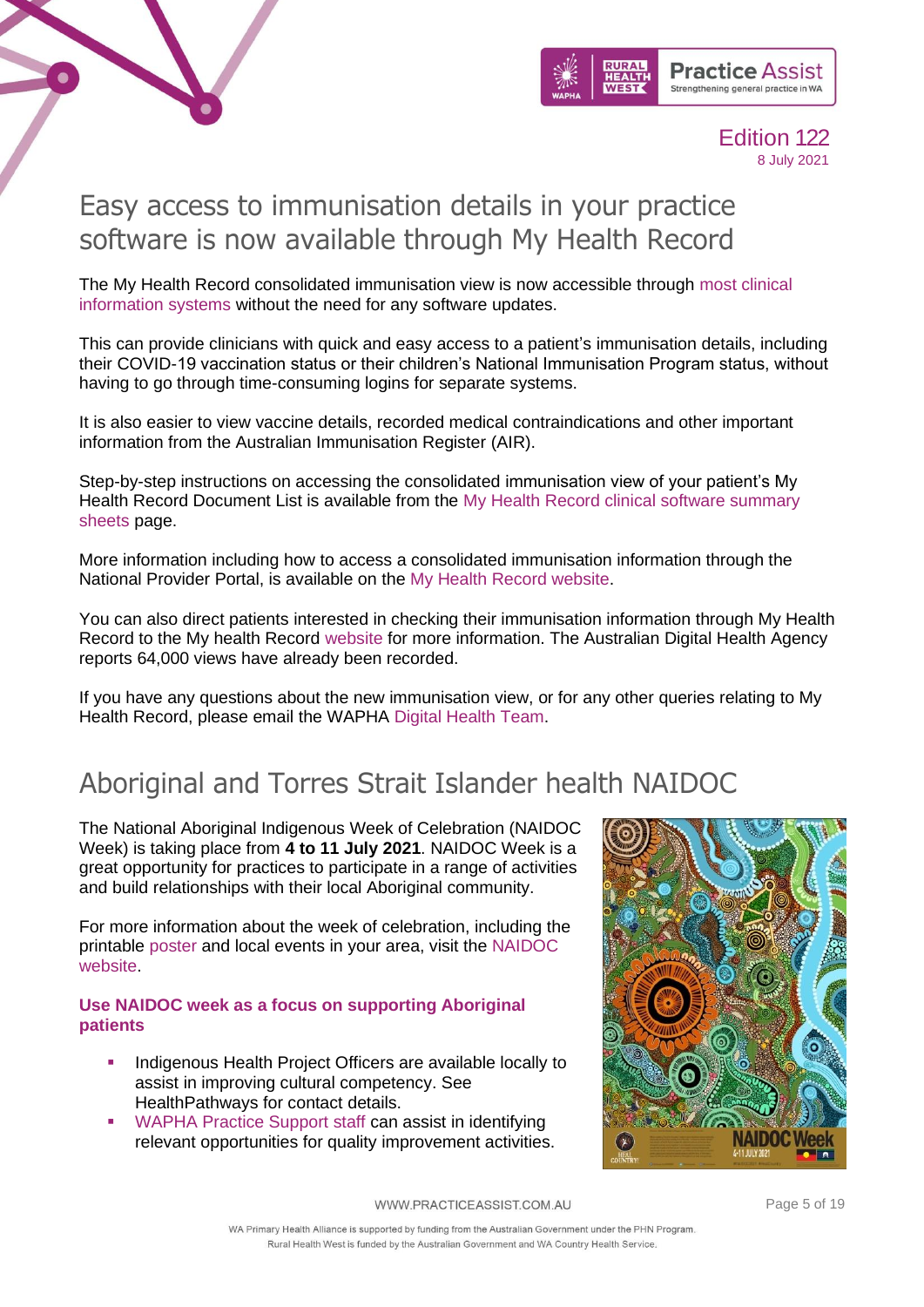



# Aboriginal and Torres Strait Islander health NAIDOC (cont.)

### **Promote the availability of COVID-19 vaccines for Aboriginal people**

Aboriginal and Torres Strait Islander adults have been identified as a priority group for the COVID-19 vaccination rollout program. This is because of the higher risk of getting very sick and developing serious illness from COVID-19 due to a number of factors. This may include a higher rate of chronic health conditions and in some cases crowded-living conditions, which increases the risk of spreading the infection. Key COVID-19 vaccination health updates for Aboriginal people are available [here.](https://www.health.gov.au/resources/collections/covid-19-vaccination-key-health-updates-for-aboriginal-and-torres-strait-islander-communities)

All Aboriginal and Torres Strait Islander people aged 16 and over are able to access a COVID-19 vaccine.

### **Department of Health WA Aboriginal Sector Communication Update 15 June 2021**

- 153 cases (0.52%) of all Australian positive cases notified in the National Notifiable Diseases Surveillance System (NNDSS) were Aboriginal people.
- 10% (16 cases) of Aboriginal cases required hospital admission, while 90% (134 cases) required quarantine/isolation. No deaths were recorded among Aboriginal positive cases.
- The median age of Aboriginal positive cases is 31.5 years; compared to 36 years for non-Aboriginal people.

#### **Maximise key initiatives**

Due to the life expectancy gap for Aboriginal people there are a number of key initiatives available. HealthPathways is a great resource for practices seeking to provide optimal care for their Aboriginal patients. To find out more, view the [Aboriginal Health Initiatives pathway.](https://wa.communityhealthpathways.org/42554.htm)

### **Practice Incentive Payment – Indigenous Health Incentive (PIP IHI)**

Registration for both PIP-IHI and the PBS Co-Payment occur on the same form but are two distinct initiatives. Aboriginal patients with a chronic condition within general practice benefit from being registered for the PIP IHI and Close the Gap (CTG) PBS Co-Payment. A PIP IHI registered Practice will receive payments up to \$500 per calendar year based on registration of an Aboriginal patient aged 15 or older for PIP IHI, and the chronic disease management and total patient care provided in a calendar year.

'The patient registration payment is paid once per patient, per calendar year for patients registered between 1 January and 31 October. If a patient is registered for the first time in November or December of a year, they'll be registered from 1 January to 31 December of that year, as well as for the following year. Practices will receive one patient registration payment of \$250 in the February payment quarter of the following year.' *(PIP IHI Guidelines, Feb 2014).*

Consider recalling currently registered PIP IHI patients who have a chronic condition for renewal of PIP IHI registration from **November** and running a report on practice software on Aboriginal patients with a chronic disease who are eligible for the additional support provided via PIP IHI.

HealthPathways includes a detailed breakdown of the associated financial support and target level of care (tiered payments) required to achieve the maximum payment.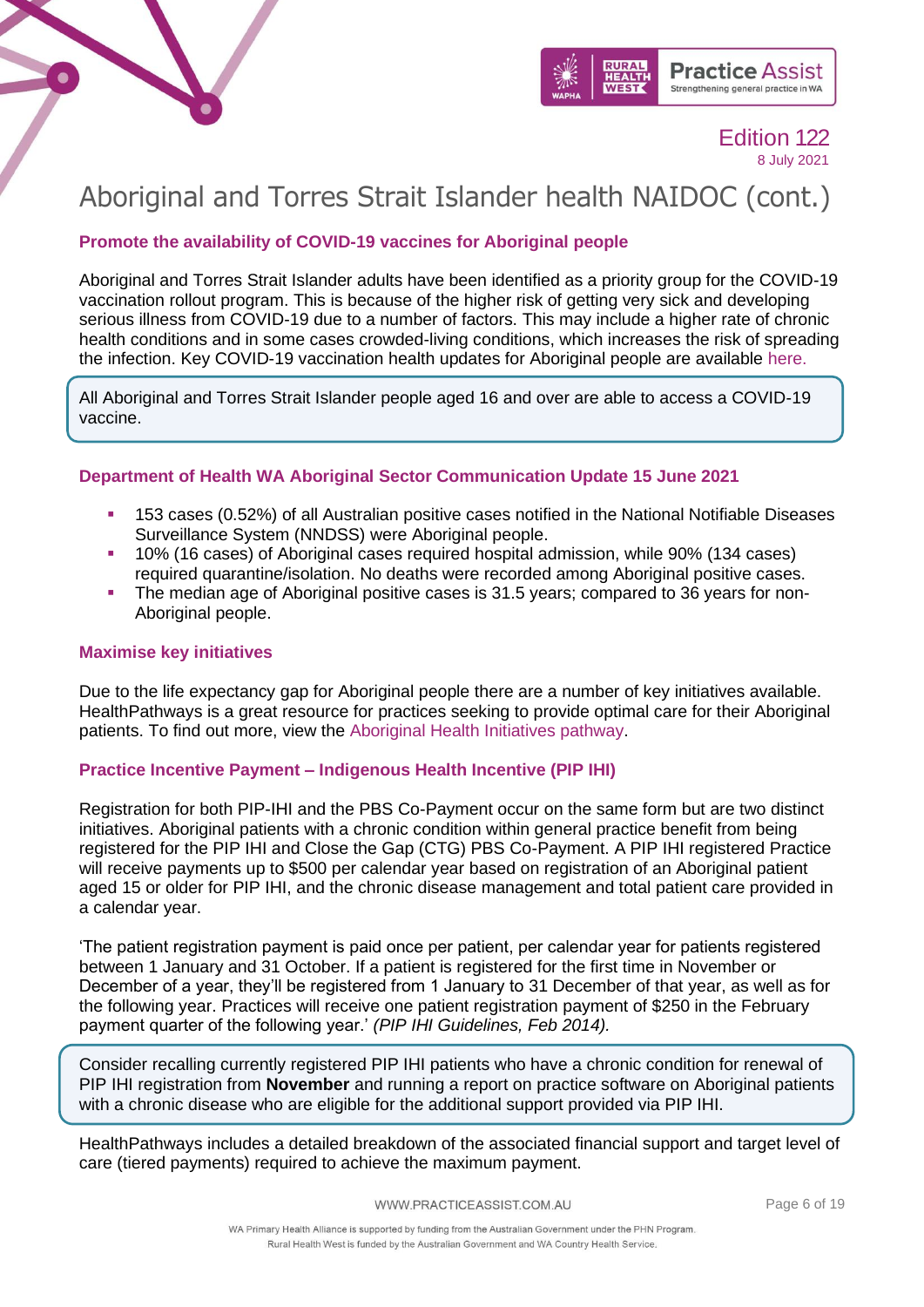



# Aboriginal and Torres Strait Islander health NAIDOC (cont.)

### **The PBS Co-Payment Program and changes from 1 July 2021**

The PBS Co-Payment Measure helps reduce the cost of PBS medicines for Aboriginal patients of any age. Patients most likely to benefit include those who will experience setbacks in the prevention or ongoing management of chronic disease if they do not take the prescribed medicine; and those who are unlikely to follow their medicines routine without this help.

All prescriptions for PBS medicines are covered, whether used to treat chronic or acute medical conditions. **Note**: patients registered for the PBS Co-Payment alone only need to be registered once, and not annually.

### **Key changes to the PBS Co-Payment Program being implemented from 1 July 2021**

- Any PBS prescriber can register eligible Aboriginal and Torres Strait Islander people for the Program if they are not already registered.
- PBS prescribers will no longer be legally required to write or electronically print 'CTG' on eligible PBS prescriptions for registered Aboriginal and Torres Strait Islander people. However, annotation of a PBS script will help Community Pharmacies and Section 94 Approved Private Hospital pharmacists know that the patient is registered for the program, when dispensing the medicines.
- **General Schedule PBS prescriptions issued by PBS prescribers within public hospitals will** now be eligible for the Program, provided they are dispensed by a community pharmacy or Section 94 Approved Private Hospital pharmacy.

Find out more in the Department of Health fact sheets for [health professionals](http://mcusercontent.com/c973db7b85e56f4c3d0eaacee/files/5aafa841-be11-c303-ebf4-cf80655bda38/HP.pdf) or [Aboriginal patients.](https://mcusercontent.com/c973db7b85e56f4c3d0eaacee/files/2e5fd374-89ea-495f-7f37-8aaf0bed492a/people.pdf)

### **Integrated Team Care (ITC) Program**

The ITC Program is a national funded service providing a clinically qualified care coordination team to support general practice in the care of Aboriginal patients with a chronic condition who require complex or multidisciplinary care.

The ITC Program is also able to provide financial assistance where a person would not otherwise be able to access essential services and medical aids in a clinically appropriate timeframe. For example, by assisting with the cost of medical appointments, or helping with the cost of specific medical aids and equipment.

The service is provided in partnership with an individual's GP, and in alignment with their GP Management Plan.

### **Health Assessment for Aboriginal people (MBS715)**

- An early detection and prevention tool available to all Aboriginal patients.
- Entitles patients to access additional funded services, in addition to those linked to a GP Management Plan and Team Care Arrangements:
	- up to five allied health follow-up appointments (items  $81300 81360$ )
	- up to 10 practice nurse or Aboriginal Health Practitioner follow-up (item 10987)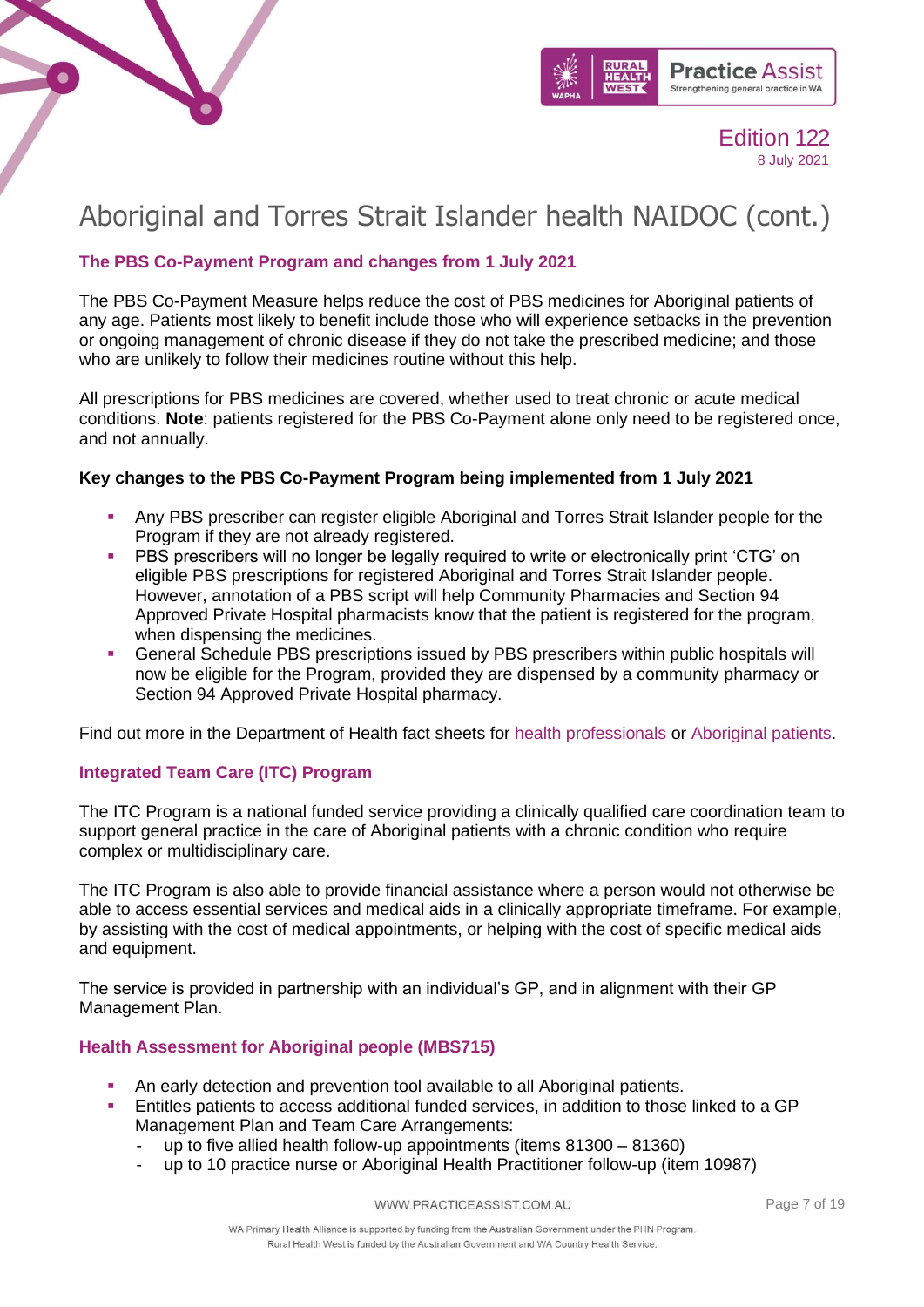



## Aboriginal and Torres Strait Islander health NAIDOC (cont.)

### **PBS List for Aboriginal patients**

This list details all available PBS items that are limited to Aboriginal people, as Authority PBS prescriptions. The list is brand specific, e.g. Spren100, Chlorsig, Ferro-f-tab.

For further information, please visit the [Aboriginal Health Initiatives pathway.](https://wa.communityhealthpathways.org/42554.htm)

### <span id="page-7-0"></span>Digital records support preservation of bush medicine information

To mark NAIDOC Week 2021, the Australian Digital Health Agency has released a new video showing the importance of bush medicine in Indigenous culture and health and how My Health Record can be used to manage that information for the holistic care of patients.

Director of Clinical Services and Senior Medical Officer at Gurriny Yealamucka Health Service in Yarrabah Queensland, Yued Noongar man from Dandaragan WA, Dr Jason King, said "I ask my patients what bush medicines they are using and include that information in the medical records in our clinic and this feeds into My Health Record."

Visit the Australian Digital Health Agency website to [read the full](https://www.digitalhealth.gov.au/newsroom/media-releases/digital-records-support-preservation-of-bush-medicine-information)  [story](https://www.digitalhealth.gov.au/newsroom/media-releases/digital-records-support-preservation-of-bush-medicine-information) and view the [new video.](https://youtu.be/0f91aLHbU2U)



### <span id="page-7-1"></span>Indigenous health checks and follow-ups

Aboriginal and Torres Strait Islander people can receive an annual health check, designed specifically for Indigenous Australians and funded through Medicare.

This Indigenous-specific health check was introduced in recognition that Indigenous Australians, as a group, experience some particular health risks.

The aim of the Indigenous-specific health check is to encourage early detection and treatment of common conditions that cause ill health and early death, for example, diabetes and heart disease.

For more information, visit the [Australian Institute of Health and Welfare website.](https://www.aihw.gov.au/reports/indigenous-australians/indigenous-health-checks-follow-ups/contents/overview)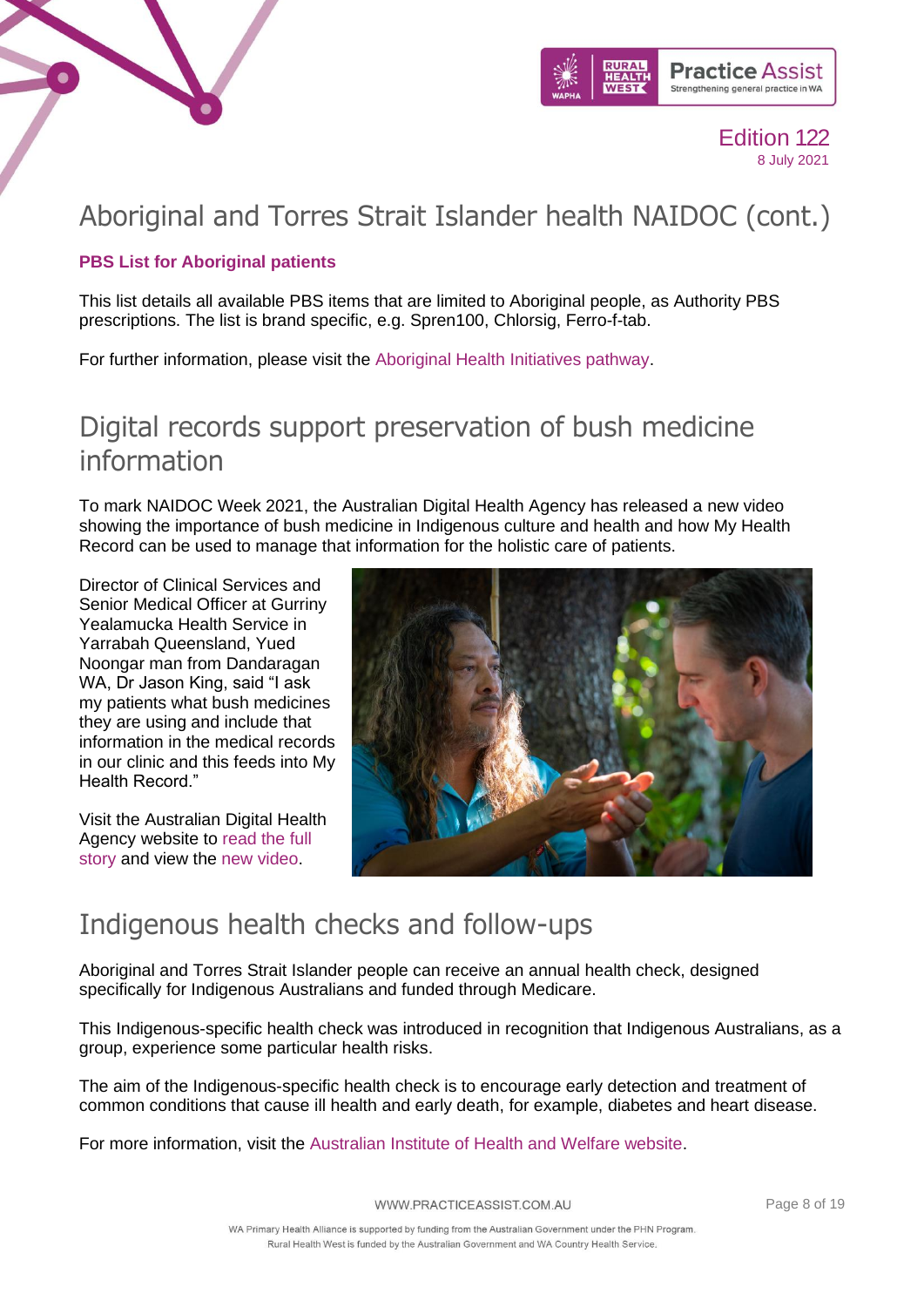



### <span id="page-8-0"></span>Good News Story: A moment in the life of an ITC Outreach Worker

Roslyn (known as Ros) is an Integrated Team Care (ITC) Outreach Worker with Esperance Hope Community Services.

Hailing from Mukinbudin in the Wheatbelt, Ros is one of eight children. Her dad was from the stolen generation, and her mum attended Sister Kate Mission until she was 13.

Growing up, Ros was always busy collecting and crushing quartz to sell for garden beds and ceramic toilets, in addition to helping her stepfather run the piggery after school.

In her Outreach Worker role, Ros helps Aboriginal people make better use of available health care services including care coordination, multidisciplinary care and self-management support. To ensure clients attend all appointments she liaises with GPs, Renal Physicians, Nephology Nurses, Mental Health Services and other health professionals, which demonstrates the diversity and complexity of the Outreach Worker role.



Ros said, "I enjoy working with other health service providers to ensure my clients get the best care. Managing long-term illness can be difficult and stressful. Being able to support clients with chronic health conditions, who need additional care from a range of health and specialist services is very rewarding. Listening to my clients has given me confidence because they look to me for help, even when I am not at work. This makes me feel good because I know that I'm doing something right."

# <span id="page-8-1"></span>Celebrating the achievements of the Health Care Homes (HCHs) Trial

As the WA Primary Health Alliance (WAPHA) Health Care Homes (HCHs) Trial drew to a close, we were delighted to welcome our participating practices to celebrate their achievements over dinner at The Royal Perth Yacht Club on 24 June.

Over 30 GPs, practice staff and other key people involved in the Trial joined us for an informal dinner discussion on the valuable learnings that will inform the Government's current ongoing primary care reform.

This included the Trial's innovative bundled payment model for patients with chronic or complex conditions and the team-based, patient-centred approach, which will continue to be at the forefront of the Government's primary health care system.



WWW.PRACTICEASSIST.COM.AU

Page 9 of 19

WA Primary Health Alliance is supported by funding from the Australian Government under the PHN Program. Rural Health West is funded by the Australian Government and WA Country Health Service.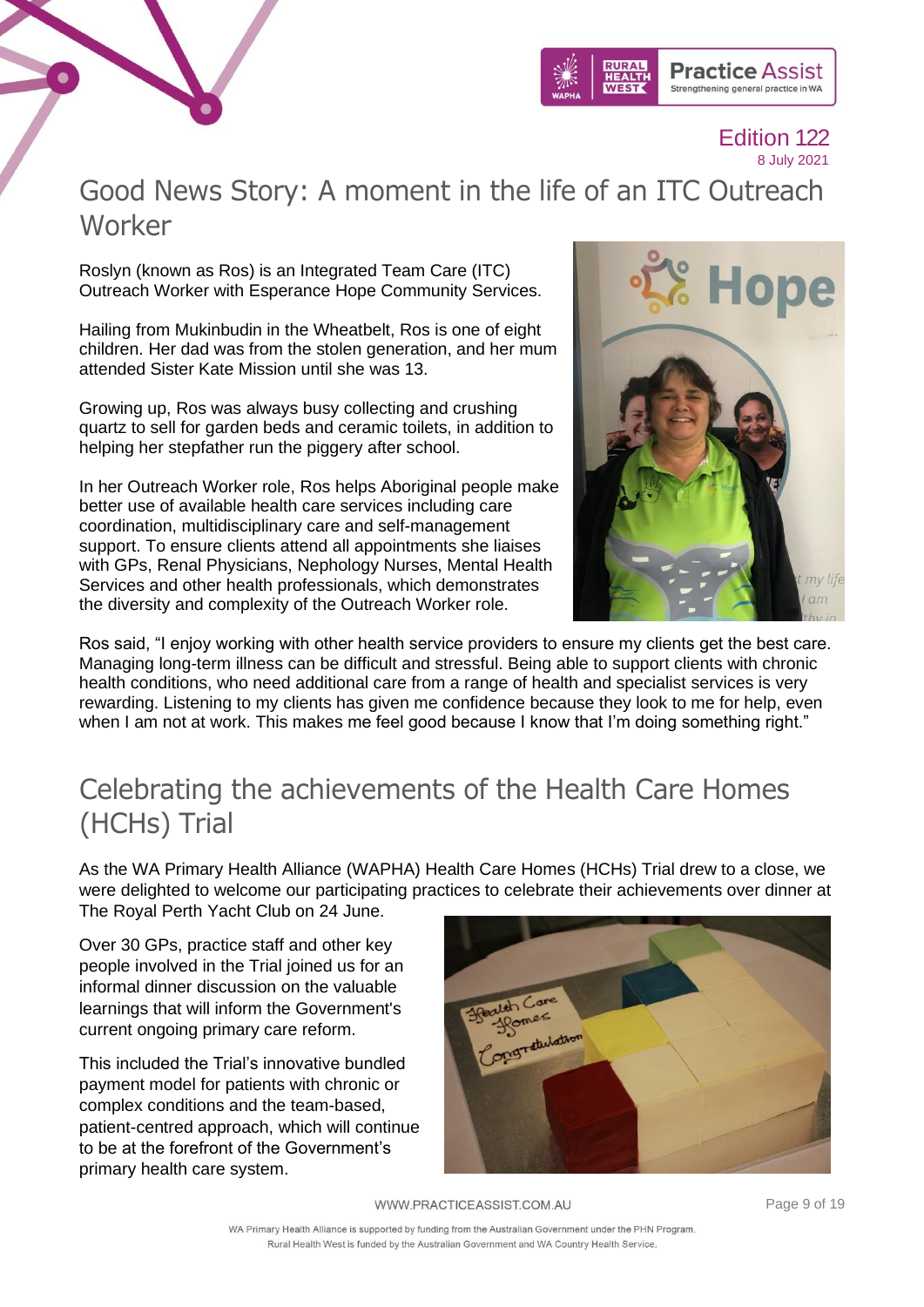

Health Care Homes (HCHs) was established as part of the Australian Government Healthier Medicare 2016-17 Budget measure to improve patient outcomes for patients with chronic and complex conditions.

This measure aimed to establish HCHs in 10 Primary Health Network (PHN) regions in a staged rollout. HCHs commenced service delivery from 1 December 2017 to 30 November 2019 (which was extended to June 2020 for patient enrolments).

During this time over 10,000 patients were enrolled across 189 general practices and Aboriginal Community Controlled Health Services throughout Australia.

In WAPHA's Perth North PHN, more than 500 patients were enrolled across 11 general practices who utilised the Trial's INCA shared care training platform to:

- develop 343 Shared Care Plans
- review 396 Shared Care Plans
- enable patients to access 248 pharmacist referrals, 710 allied health referrals and 157 specialist referrals.



*The team from Brookside Medical Centre with Practice Principal Dr Ashish Khanna.*



*Hay Street Medical Practice Principal, Dr Jennifer Yeoman, with WAPHA Health Care Homes Project Manager, Adele Hyslop.*

WAPHA would like to thank participating practices for their tireless work and enthusiasm in joining us on the HCHs journey. The Australian Government will continue to draw on the lessons learnt to inform and guide their implementation of the Primary Health Care 10 Year Plan.

# <span id="page-9-0"></span>Voluntary Assisted Dying has come into effect in WA

Voluntary Assisted Dying (VAD) came into effect in Western Australian on 1 July 2021, enabling eligible people to request access to assisted dying through a medical practitioner. Every eligible Western Australian who wants access to VAD can be assisted by the Statewide Care Navigator Service which is staffed by experienced health professionals.

Key points in the Voluntary Assisted Dying (VAD) process include:

- a person can only request access to VAD themselves
- two medical eligible practitioners must independently assess the request
- a person must make three separate requests to access VAD to confirm their intent
- a person can change their mind at any time.

During the 18-month implementation period, services such as the [Statewide Care Navigator Service,](https://linkprotect.cudasvc.com/url?a=https%3a%2f%2fhealth.us14.list-manage.com%2ftrack%2fclick%3fu%3d8ec8704499f9955107930f649%26id%3d5a359a97af%26e%3d5126f019dd&c=E,1,ces19sER0MXweQIbD2RS4xtiJK9SnHCU1_lBMv7FTtesH_hB6ydwIljBsTrAbLLzDbj9jx2QnL71VhsCDcmjyicN1lVamHNShV3SrqekIriscdjw5ZpFgnSYOQW9&typo=1) mandatory training for participating doctors and nurse practitioners, the [Statewide Pharmacy](https://linkprotect.cudasvc.com/url?a=https%3a%2f%2fhealth.us14.list-manage.com%2ftrack%2fclick%3fu%3d8ec8704499f9955107930f649%26id%3d5e28ddd504%26e%3d5126f019dd&c=E,1,wIRkYooVqWjq-F2pl5C1WasIoyP_KNXoHT0tfOXpbGL6GTj_kxaxq6gm48kH6sojcOIYW8qZB7ItXv5t5WrfdjLrjUakZoPR7gyIHV81wbv7u4Vd&typo=1)  [Service](https://linkprotect.cudasvc.com/url?a=https%3a%2f%2fhealth.us14.list-manage.com%2ftrack%2fclick%3fu%3d8ec8704499f9955107930f649%26id%3d5e28ddd504%26e%3d5126f019dd&c=E,1,wIRkYooVqWjq-F2pl5C1WasIoyP_KNXoHT0tfOXpbGL6GTj_kxaxq6gm48kH6sojcOIYW8qZB7ItXv5t5WrfdjLrjUakZoPR7gyIHV81wbv7u4Vd&typo=1) and the [Voluntary Assisted Dying Board](https://linkprotect.cudasvc.com/url?a=https%3a%2f%2fhealth.us14.list-manage.com%2ftrack%2fclick%3fu%3d8ec8704499f9955107930f649%26id%3d706ed48958%26e%3d5126f019dd&c=E,1,nEodAWunjY8Y4-CC5nzGGej9elE_EioTID_Vp7c7JiXUMsw04TqEP_uh3MHoUxZwS926F_sMHNu8VcwtB3DFBT5rI7TWtgi9sPvtg4Fc99Xhzm8,&typo=1) were established.

WWW.PRACTICEASSIST.COM.AU

Page 10 of 19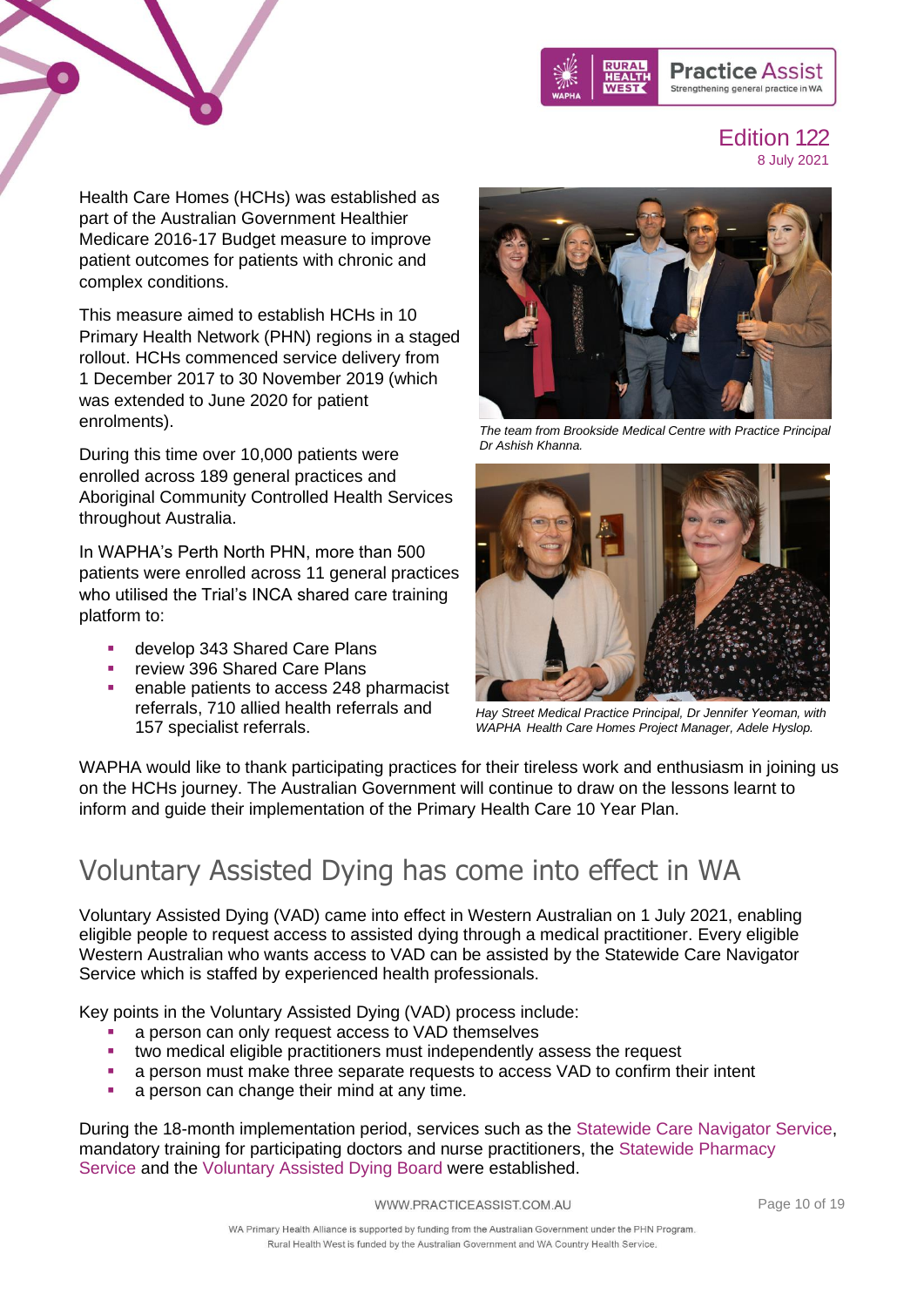



Strong safeguards are in place to ensure a person's request for access is voluntary and they are not being pressured. Patients must be informed of treatment and palliative care options, as well as the voluntary assisted dying process that includes 10 stringent steps.

Special attention has also been paid to ensuring equitable access for all Western Australians, regardless of where they live through the WA Voluntary Assisted Dying Regional Access Support Scheme which provides funds to support access to VAD services for regional and remote residents. Funds can support patients to travel to see a doctor or have a doctor travel to them.

The [Managing Voluntary Assisted Dying Policy](https://linkprotect.cudasvc.com/url?a=https%3a%2f%2fhealth.us14.list-manage.com%2ftrack%2fclick%3fu%3d8ec8704499f9955107930f649%26id%3de89a0e11a5%26e%3d5126f019dd&c=E,1,JSoMtm9sJNbA1_jBAd7U4r3ckmmWENXgCd8yRYwyraae4Q84sP6sTABjtvlhh2CmZwqx8Jcp7NZ1fn3S0U7LkBlJ1Jyq5EqhGbWKflljjr65XstaeP6m&typo=1) has now come in to effect for Health Service Providers.

To access more detailed information and newly updated resources for health practitioners and consumers, visit the [WA Department of Health website.](https://linkprotect.cudasvc.com/url?a=https%3a%2f%2fhealth.us14.list-manage.com%2ftrack%2fclick%3fu%3d8ec8704499f9955107930f649%26id%3df5058a88c7%26e%3d5126f019dd&c=E,1,WO4kvH3flP0Fy97Ozjy3AP8kZTWy14pgmRf8hdToXhW6ovELhA0XPj63jRTQgE8if5vgxC6eWUEjifMWrkKbFKGAt383m4Zu7Rco69okp33R1mdq&typo=1)

### <span id="page-10-0"></span>Manage My Care app - supporting patients to manage their WA health outpatient appointments

Manage My Care is an app and web portal that supports patients and carers to manage their WA Health outpatient appointments and referrals. The free, easy-to-use mobile app allows users to:

- view upcoming outpatient appointments and current referrals 24/7
- update personal details such as address, phone number and next of kin
- receive notifications about their outpatient appointments.

Manage My Care can be downloaded from the App Store, Google Play, or accessed by visiting the Healthy WA website. It is currently available for outpatient appointments at the following sites, and preliminary work is underway to roll-out across further sites.

- **Albany Health Campus**
- **Bentley Health Service**
- **Fiona Stanley Hospital**
- **Exemantle Hospital**
- **EXAM** King Edward Memorial Hospital
- Osborne Park Hospital
- **•** Perth Children's Hospital
- **Rockingham General Hospital**
- Royal Perth Hospital
- **Sir Charles Gairdner Hospital**

By using the Manage My Care app, patients will have timely updates about their outpatient care, be less reliant on receiving posted appointment letters, be able to access routine information and update their personal details at a time convenient to them.

For more information, visit the [HealthyWA website](https://www.healthywa.wa.gov.au/managemycare) or email [managemycare@health.wa.gov.au](mailto:managemycare@health.wa.gov.au)

 $\Delta^\bullet$ Manage My Care  $\Omega$ elcome To Manage My Care **FAO** to find out more 茴  $\Rightarrow$ Scheduled ann Telehealth SARAH JOHNSON 11 VJ Gastroenterology<br>図 10:00 AM, 11 Jun 2020  $15$  Telehealth SARAH JOHNSON VJ General Surgery<br>□ 09:30 AM, 15 Jun 2020 17 Fiona Stanley Hospital SARAH JOHNSON ♡ Gastroenterology<br>它 10:30 AM, 17 Jun 2020  $\circledS$  $20$ ⋒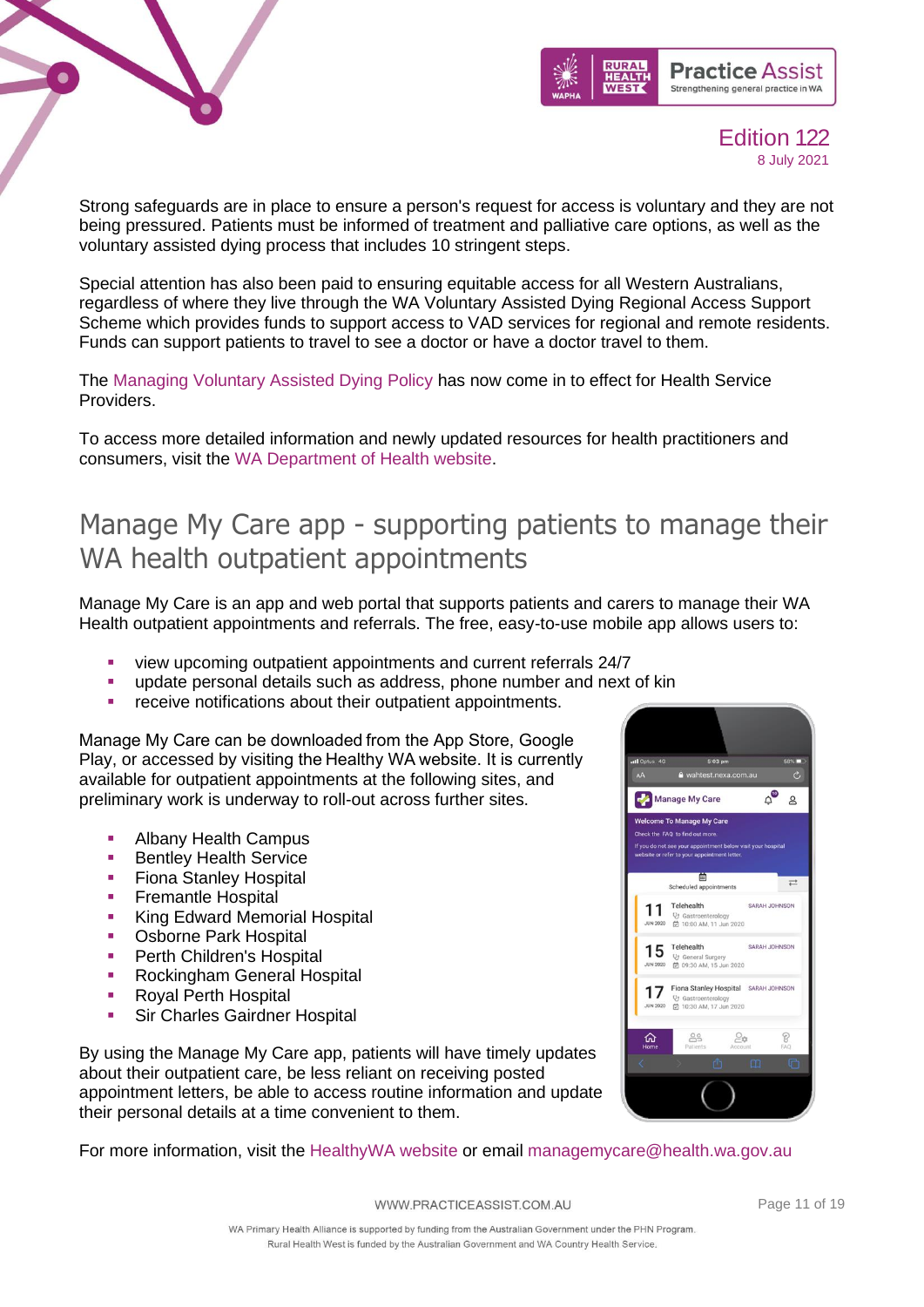



# <span id="page-11-0"></span>GP Care Coordination Payment expanded

From 1 July 2021, GPs providing care coordination for White Card Holders with accepted mental health conditions will now be able to claim the Coordinated Veterans Care (CVC) payments. The expansion of the CVC program aims to ensure long term health improvements for this cohort.

The CVC Program has already proven effective for Gold Card holders in reducing unplanned hospitalisations and improving the quality of life for participants.

For more information, visit the [Department](https://www.dva.gov.au/providers/provider-news/gp-care-coordination-payment-expanded)  [of Veterans' Affairs \(DVA\) website.](https://www.dva.gov.au/providers/provider-news/gp-care-coordination-payment-expanded)



### <span id="page-11-1"></span>Treating veterans and their families during the Coronavirus pandemic

With a number of states and territories under new COVID-19 restrictions and lockdown measures, healthcare providers are encouraged to visit the Department of Veterans' Affairs (DVA) website for information on treating veterans during the Coronavirus pandemic including:

- support services available to veterans during the pandemic, such as:
	- mental health
	- access to prescriptions and pharmaceuticals
	- shopping assistance
- how to claim for telehealth consultations.



Visit the Department of Veterans' Affairs (DVA) website for more [information on treating veterans](https://www.dva.gov.au/providers/provider-news/covid-19-information-healthcare-providers)  [during COVID-19.](https://www.dva.gov.au/providers/provider-news/covid-19-information-healthcare-providers)

# <span id="page-11-2"></span>COVID-19 Vaccination Training Modules Updated

Updates have occurred in the COVID-19 vaccination training program on Friday 2nd July. Module progress and completion have not been affected.

You are expected to login and view the new information. A summary of the updates can be found in the announcement forum. All changes within the modules are identified by 'NEW' in red.

You can log in to the training modules [here.](https://covid19vaccinationtraining.org.au/login/index.php)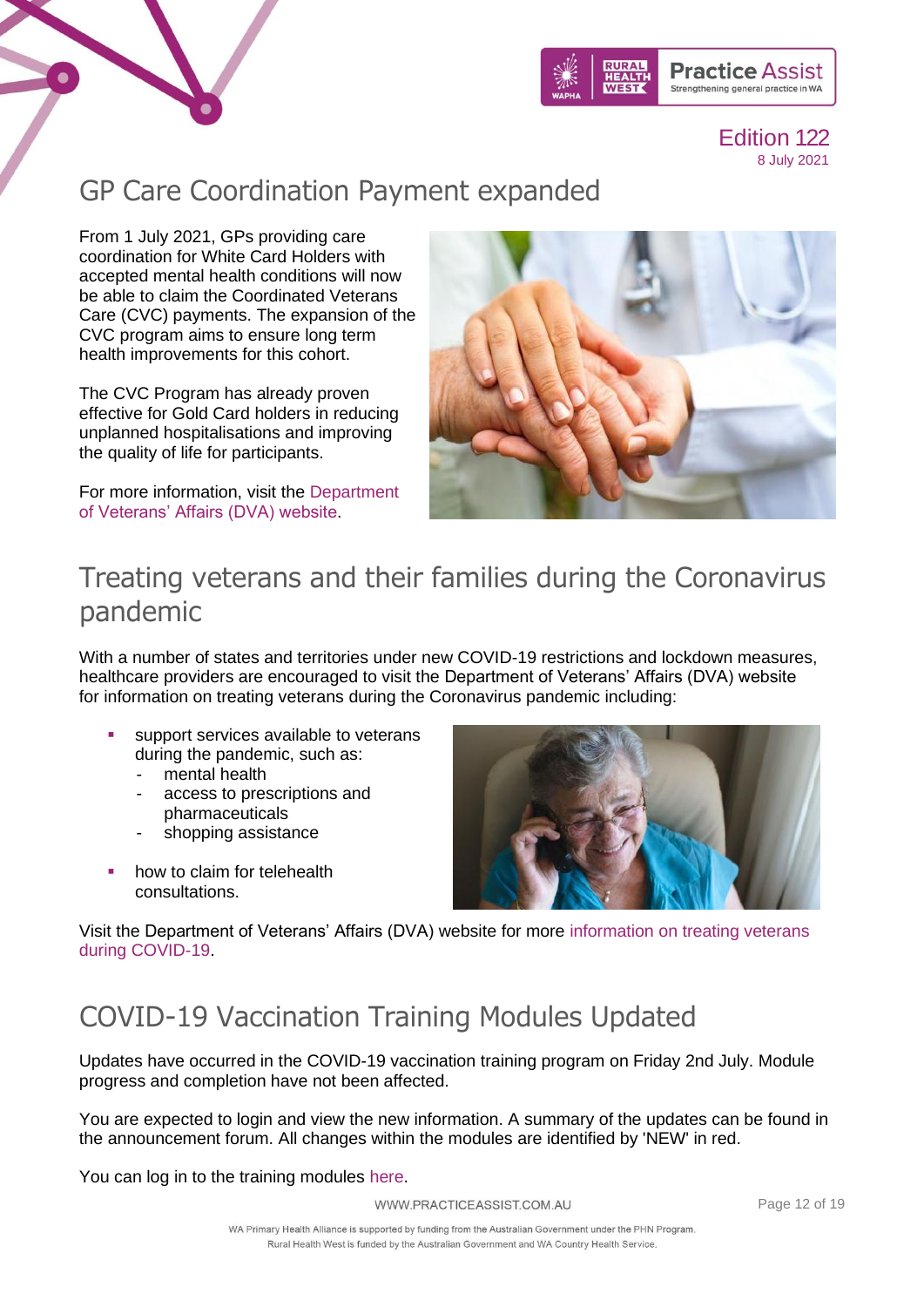

Edition 122

8 July 2021

# <span id="page-12-0"></span>COVID-19 HealthPathways Updates

The following content updates have now been published on the HealthPathways site:

### [COVID-19 Vaccination Procedure](https://linkprotect.cudasvc.com/url?a=https%3a%2f%2fwapha.us11.list-manage.com%2ftrack%2fclick%3fu%3dc973db7b85e56f4c3d0eaacee%26id%3d0543c38611%26e%3d02c79a9d9f&c=E,1,B69GOm1tEn9nZtcTYCCRwwelckGUNqJ53u9NU3DV2ul3ZIWpehmy1dunKQkQM9WsTZZRQmQeLUi4E04bTDSfF6tazk7T8UJoiBffRZJDEvOraNMziA,,&typo=1)

 $\bullet$ 

- Updated cold chain storage and handling for Pfizer (Comirnaty) vaccine under preparing for the vaccination section.
- **•** Addition of eligibility priority group drop box under eligibility and screening with a link to a list of specified underlying medical condition and information on proof of eligibility requirements.
- Updated Australian Department of Health COVID-19 vaccination Weighing up the potential benefits against risk of harm from COVID-19 Vaccine AstraZeneca fact sheet (30 June).

### [COVID-19 MBS Items](https://linkprotect.cudasvc.com/url?a=https%3a%2f%2fwapha.us11.list-manage.com%2ftrack%2fclick%3fu%3dc973db7b85e56f4c3d0eaacee%26id%3d6016ae491a%26e%3d02c79a9d9f&c=E,1,umCqkTYIddGlBRW_9WuM_2oSux6OuNp1feXAzIrp00564BtXH8-xySLCQ3BERrML5SLkaXyQnVg62VyjZFkB5VZuuAX_nBGWAtBcS8Imi8LYmS0CUH8,&typo=1) and [COVID-19 Telehealth](https://linkprotect.cudasvc.com/url?a=https%3a%2f%2fwapha.us11.list-manage.com%2ftrack%2fclick%3fu%3dc973db7b85e56f4c3d0eaacee%26id%3d775b683bff%26e%3d02c79a9d9f&c=E,1,MKj8XtknM4e1QJo4MaRUimTi7Adz0BEkumGAvGzaKbgqq9U00-h_Jja7zuf94v94Z8z966J3y1HLvzSZ8QeQv7LYu0sbQBaeNJ8auctMjZdO09M-xoc,&typo=1)

Updated Clinical Editor's note with information on the extension of the temporary MBS telehealth services to 31 December 2021 with link to the updated MBS online fact sheets.

Newly Localised Pathways:

- [Voluntary Assisted Dying \(VAD\)](https://wa.communityhealthpathways.org/613209.htm) pathway has been published onto the HealthPathways WA site in line with the legislation's commencement in Western Australia on 1 July 2021.
- **[Eating Disorders Treatment Plan \(EDP\)](https://wa.communityhealthpathways.org/689093.htm)**



To access HealthPathways, email the HealthPathways team at [healthpathways@wapha.org.au](mailto:healthpathways@wapha.org.au)

# <span id="page-12-1"></span>National Cervical Screening Program (NCSP) communication and impact on testing

The National Cervical Screening Program (NCSP) has advised that activity within the Program may result in a small increase in appointments booked for cervical screening and increased requests for self-collected HPV tests, from July to October 2021.

### **What you need to know:**

- A pilot of new correspondence is being undertaken which aims to improve participation by under screened cohorts and promote self-collection.
- This correspondence will be distributed to around 400,000 cervical screening participants throughout May – July 2021.
- **There will be an increased demand on cervical screening tests during this period (July to** October 2021), including self-collect vaginal swabs.

For more information, email queries regarding the pilot to [NCSPCommittees@health.gov.au](mailto:NCSPCommittees@health.gov.au)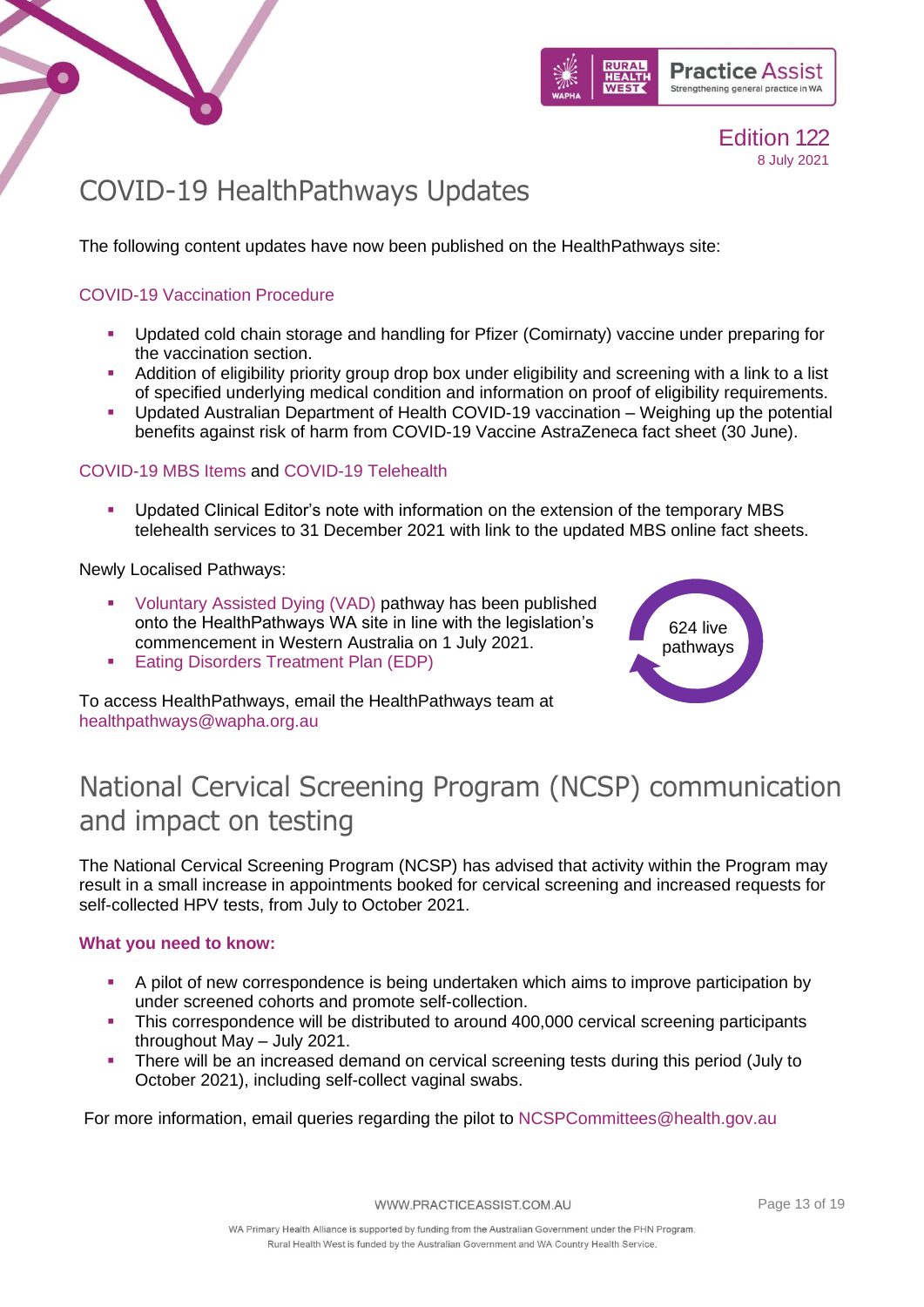



# <span id="page-13-0"></span>Updated guidelines for the management of anaphylaxis

The Australian Society of Clinical Immunology and Allergy (ASCIA) has updated its guidelines for the acute management of anaphylaxis. The updated guidelines include information on the signs and symptoms of allergic reactions, immediate actions for anaphylaxis, anaphylaxis triggers, adrenaline administration and more. The new guidelines can be viewed [here.](https://www.allergy.org.au/hp/papers/acute-management-of-anaphylaxis-guidelines)

# <span id="page-13-1"></span>Ending Rheumatic Heart Disease

Rheumatic Heart Disease (RHD) is the leading cause of cardiovascular inequality in Australia, and continues to contribute to the gap in life expectancy and quality of life between Aboriginal and Torres Strait Islander and non-Indigenous Australians.<sup>1</sup> RHD is a preventable disease but unfortunately the burden of Acute Rheumatic Fever (ARF) and RHD continues to grow among Aboriginal and Torres Strait Islander people in Australia. We need to take urgent action.

The RHD Endgame Strategy aims to eliminate RHD in Australia by 2031. This can be achieved through the implementation of recommended prevention strategies, including reducing household crowding, improving hygiene infrastructure, strengthening primary healthcare, and increasing uptake of secondary prophylaxis.<sup>2</sup>

General practices across WA have a critical role in helping to eliminate RHD. To help eliminate RHD by 2031, your practice could:

- display posters and information available from RHD Australia at your practice. Available [resources](https://www.rhdaustralia.org.au/resources-search?search_api_views_fulltext=&field_field_resource_terms%5B0%5D=62) include posters for preventing ARF, as well as information for people living with ARF and RHD who might be concerned about COVID-19
- **ensure the GPs at your practice are aware of the updated ARF pathway on** [HealthPathwaysWA](https://wa.communityhealthpathways.org/)
- **•** encourage practice staff to complete the [free e-learning](https://www.rhdaustralia.org.au/e-learning-discussion-forum) available from RHD Australia. This elearning is suitable for GPs, nurses, Aboriginal and Torres Strait Islander Health Workers and Practitioners, and other health professionals
- support your Aboriginal and Torres Strait Islander patients to have an annual health check utilising the Aboriginal and Torres Strait Islander Peoples Health Assessment available through the Medicare Benefits Schedule (MBS). More information about supporting your Aboriginal and Torres Strait Islander patients can be found on [Practice Assist.](https://www.practiceassist.com.au/The-Tool-Kit/AboriginalHealth)

Over the last two editions of Practice Connect, we have provided information about Acute Rheumatic Fever (ARF) and Rheumatic Heart Disease (RHD).

This is the final article in a series of three articles focusing on ARF and RHD. You can read the previous articles on prevalence, diagnosis and treatment [here](https://www.practiceassist.com.au/About-PracticeAssist/News-and-Updates/Practice-Connect-120#rheumatic) and mandatory reporting [here.](https://www.practiceassist.com.au/About-PracticeAssist/News-and-Updates/Practice-Connect-121#rhd)

You can also read a GP's perspective in the June edition of our [GP Connect newsletter.](https://news.wapha.org.au/assets/GP-Connect-June-2021.pdf)

<sup>1</sup> END RHD,<https://endrhd.org.au/about-rhd/>

<sup>2</sup> RHD Endgame Strategy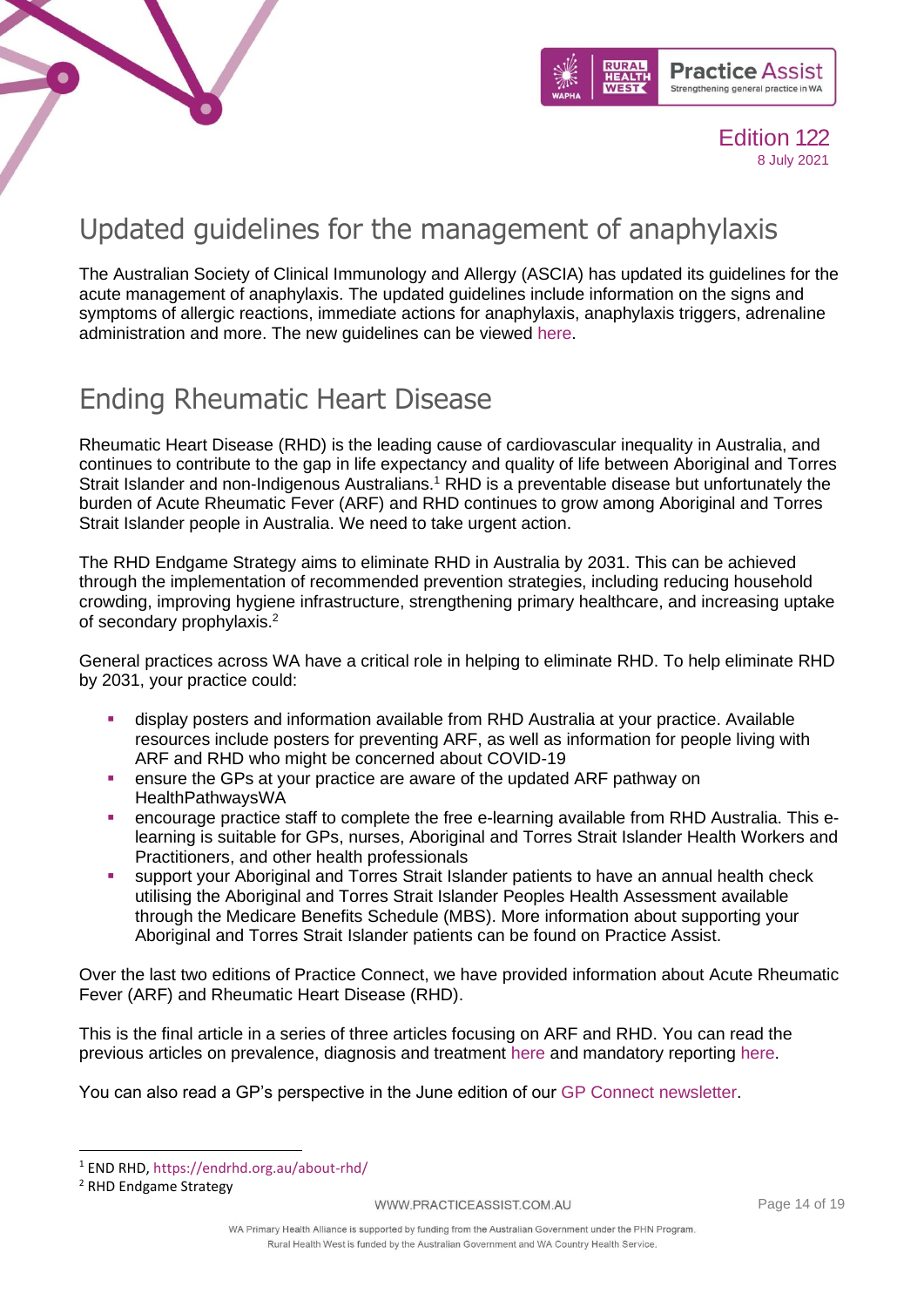



### <span id="page-14-0"></span>Provider Connect Australia - helping healthcare providers stay connected

Healthcare provider organisations around the country can now update information about their healthcare services and practitioners in just one place using Provider Connect Australia, eliminating the need to keep multiple directories up-to-date manually.

Provider Connect Australia is new technology that maintains the accuracy of healthcare service and practitioner contact details and will be rolled out nationally. It is expected to achieve economic benefits of more than \$30 million per year by 2025.

Find out more information about Provider Connect Australia [here.](https://www.practiceassist.com.au/PracticeAssist/media/Practice-Connect/Provider-Connect-Australia-Media-Release.PDF)

### <span id="page-14-1"></span>Practice Assist Resource Library

As part of our support for general practices, Practice Assist maintains a library of useful resources in our [Practice Assist Resource Library.](https://www.practiceassist.com.au/Resource-Library) These resources range across different topics from GP Accreditation, Practice Incentives Program, to the latest in resources around COVID-19.

Here are some of our new and updated resources:

#### **COVID-19 Resources**

.

- COVID-19 Bulk Billed Temporary MBS [Telehealth Services Nurse Practitioners](https://www.practiceassist.com.au/PracticeAssist/media/ResourceLibrary/210701-Medicare_Temporary-MBS-COVID-19-Telehealth-Services-Nurse-Practitioners.pdf) (updated)
- COVID-19 Checklist Preparing Patients [for vaccination at a different location](https://www.practiceassist.com.au/PracticeAssist/media/ResourceLibrary/210326-WA-COVID-19-Checklist-Preparing-patients-for-vaccination-at-a-different-location.pdf) (new)
- COVID19 Vaccination for [Nonparticipating practices](https://www.practiceassist.com.au/PracticeAssist/media/ResourceLibrary/COVID19-Vaccination-for-Non-participating-practices-210325.pdf) (new)
- COVID-19 Vaccination Planning [Implementing a vaccination clinic](https://www.practiceassist.com.au/PracticeAssist/media/Coronavirus-(COVID-19)/WA-COVID-19-Vaccination-Planning-Checklist-210323.pdf)  [checklist](https://www.practiceassist.com.au/PracticeAssist/media/Coronavirus-(COVID-19)/WA-COVID-19-Vaccination-Planning-Checklist-210323.pdf) (new)
- MBS COVID-19 Vaccine Suitability [Assessment Items](https://www.practiceassist.com.au/PracticeAssist/media/ResourceLibrary/MBS-COVID-19-Vaccine-suitability-Assessment-Service-Factsheet-210316.pdf) (new)
- [COVID-19 Vaccination Checklist](https://www.practiceassist.com.au/PracticeAssist/media/ResourceLibrary/WA-COVID-19-Vaccination-Checklist-210302.pdf) (new)
- [COVID-19 Vaccine Eligibility Checker](https://covid-vaccine.healthdirect.gov.au/eligibility) (new)

### **Digital Health**

How to access AIR through My Health [Record and find a patient's immunisation](https://www.practiceassist.com.au/PracticeAssist/media/ResourceLibrary/Digital%20Health/Accessing-AIR-through-MHR-Fact-Sheet-V2-210413.pdf)  [history](https://www.practiceassist.com.au/PracticeAssist/media/ResourceLibrary/Digital%20Health/Accessing-AIR-through-MHR-Fact-Sheet-V2-210413.pdf) (new)

### **Medicare**

- **MBS items Frequently used in General** [Practice](https://www.practiceassist.com.au/PracticeAssist/media/ResourceLibrary/Medicare%20Benefits%20Schedule/Medicare-MBS-Quick-Guide-July-2021.pdf) (updated)
- MBS Items for Medical Practitioners in [3GA Programs and MDRAP](https://www.practiceassist.com.au/PracticeAssist/media/ResourceLibrary/Medicare%20Benefits%20Schedule/MBS-Items-for-3GA-Programs-and-MDRAP-Fact-Sheet.pdf) (new)
- Advance Care Planning (ACP) and [supporting MBS items](https://www.practiceassist.com.au/PracticeAssist/media/ResourceLibrary/Medicare%20Benefits%20Schedule/Advance-Care-Planning-Fact-Sheet-V1-210514.pdf) (new)

If you have an idea for a new resource or feedback on our current resources, please email [practiceassist@wapha.org.au](mailto:practiceassist@wapha.org.au) with ideas and comments.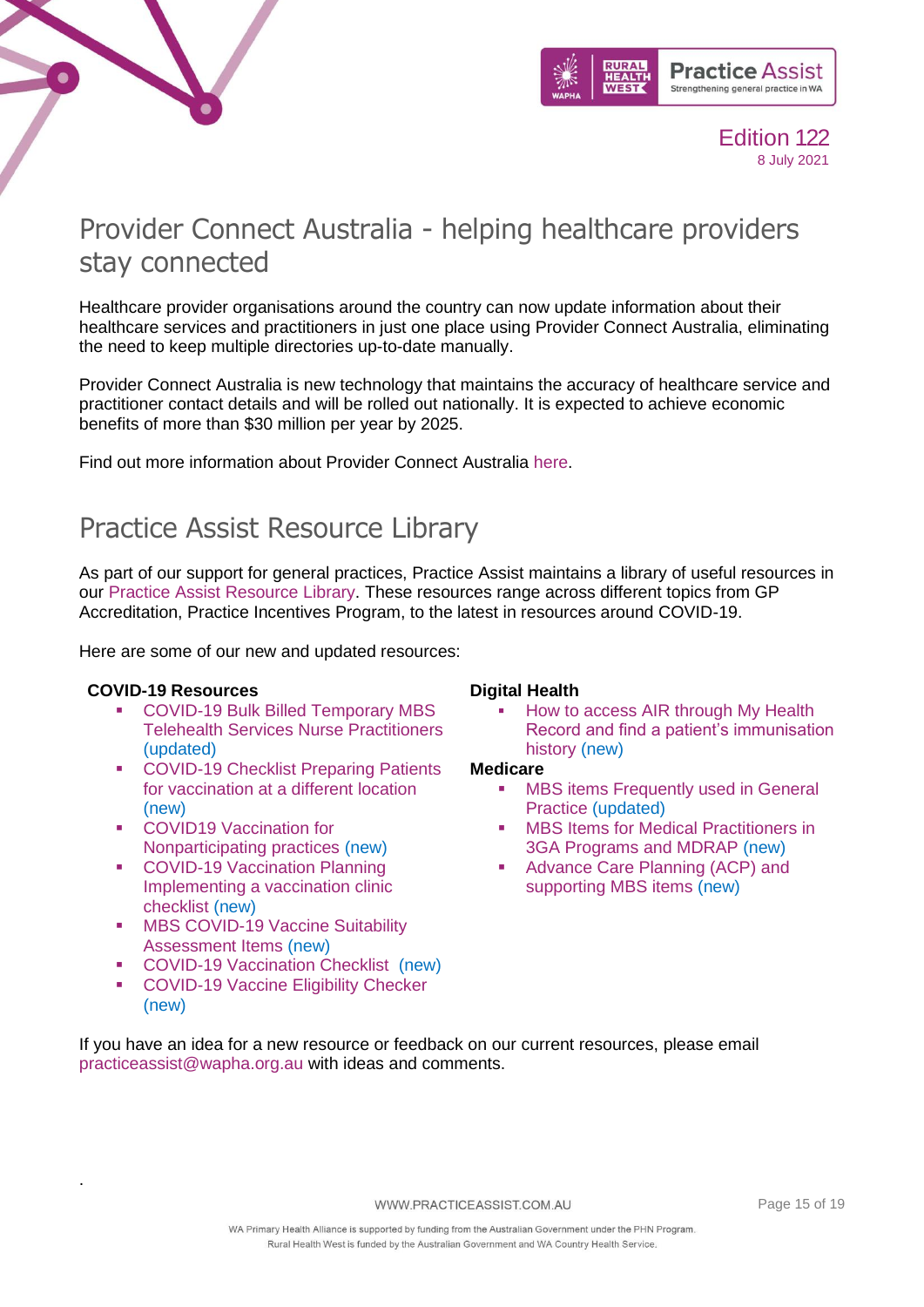



### <span id="page-15-0"></span>Health Promotion Events



RACGP COVID-19 Variants Webinar: Delta Strain and Variant Responses

**Thursday 8 July 2021, 6.30–7.45pm (AWST)**

Join Professor Paul Effler for an update on COVID-19 variants, including the Delta strain and their responses to different vaccines. Prof Effler is the Senior Medical Coordinator, Communicable Disease Control Directorate, WA Department of Health. This webinar will be facilitated by GP Dr Ramya Raman.

Registration/join link for [RACGP members.](https://www1.racgp.org.au/events/booking/registration?eventid=WA2122_14) Non-RACGP members, please email [wa.events@racgp.org.au](mailto:wa.events@racgp.org.au) to register.

### Webinar: Lipids in the limelight - clinical update on screening and management

### **Thursday 29 July 2021, 8pm (AEST)**

In partnership with the World Heart Federation, the Heart Foundation will be hosting an interactive clinical webinar on Thursday 29 July to explore the latest evidence around screening and management of high cholesterol for cardiovascular disease (CVD) risk reduction.

High cholesterol contributes to over a third of coronary heart disease burden. Despite wellestablished evidence supporting the benefits of cholesterol lowering for the prevention of CVD, many patients fail to meet their lipid targets.

During the webinar, the global expert panel will explore the practical implementation of emerging evidence as well as tools and resources that can help improve the delivery of preventative CVD assessments in primary care. To register for the webinar, click [here](https://heartfoundation-au.zoom.us/webinar/register/4516244193236/WN_qLI9r-CtSzSGrPU7_yJOqw) and complete the online form.

| <b>Coming up soon</b>         |                    |
|-------------------------------|--------------------|
| Dry July                      | July 1-31          |
| National Diabetes Week        | July 14-20         |
| National Wound Awareness Week | July 15-21         |
| National Pain Week            | July 22-28         |
| Crazy Hair Day                | July 26            |
| DonateLife Week               | July 28 - August 4 |
| World Hepatitis Day           | July 28            |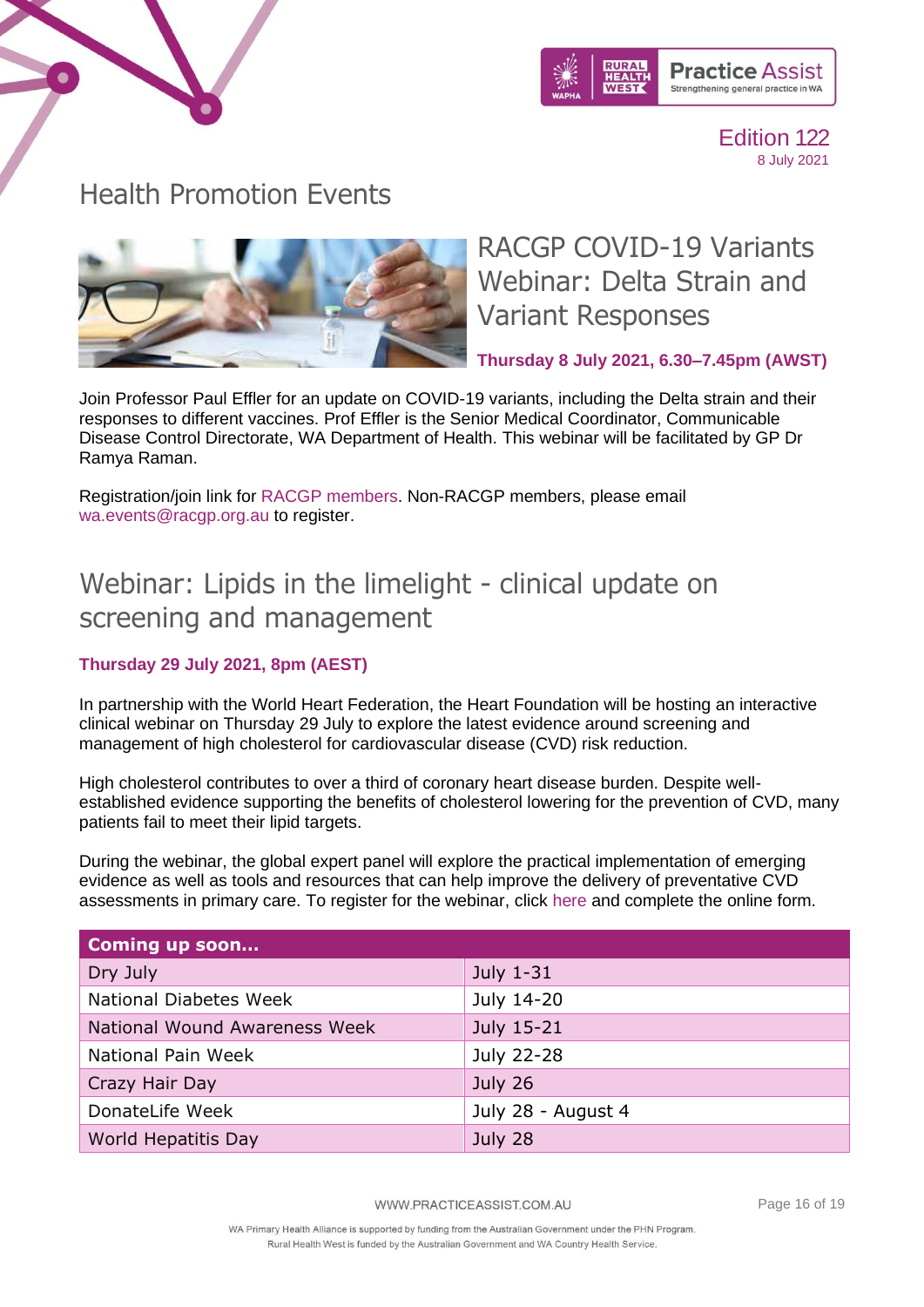



# Diabesity Masterclass 2021, via zoom over 12 weeks

### **Mondays, 7pm-8.30pm, from August 2 to October 25 2021**

The Diabesity Masterclass 2021 is for general practitioners, practice and community nurses, pharmacists, dietitians, exercise physiologists, psychologists, podiatrists and diabetes educators.

The series is facilitated by Western Sydney Diabetes, Blacktown Metabolic and Weightloss Clinic, Western Sydney LHD/PHN, Hunter New England LHD/PHN, Nepean Blue Mountains LHD/PHN and South West Sydney LHD/PHN.

Register for this free event [here](https://rego.interact.technology/diabesitymasterclass2021/#/main) and be kept informed with program updates. For enquiries, email [wslhd-wsdiabetes@health.nsw.gov.au](mailto:WSLHD-WSDiabetes@health.nsw.gov.au)

### Wellbeing webinars for WA general practice teams

GPs and practice staff are dealing with unprecedented levels of stress compounded by the COVID-19 pandemic and associated challenges.

To support GPs and practice staff, WA Primary Health Alliance (WAPHA) has partnered with Access EAP to provide two on-demand webinars to assist with stress and burnout. Both webinars can be accessed ondemand for a one-month period from 21 June to 22 July.



- [View the Self-Care to Prevent Burnout webinar](https://register.gotowebinar.com/recording/1466199167464483841) (30 minutes).
- [View the Managing Stress & Building Resilience webinar](https://register.gotowebinar.com/recording/587302348645387522) (25 minutes).

For further support, visit the HealthPathways WA [General Practitioners' Health](https://wa.communityhealthpathways.org/130566.htm) pathway which provides information about services GPs can access for support, crisis, wellbeing and personal health issues (email [healthpathways@wapha.org.au](mailto:healthpathways@wapha.org.au) for log in details).

### Webinar recording: Supporting COVID-19 vaccine access in the Indo-Pacific

This webinar was held on 24 June 2021 as part of the 2021 National Centre for Immunisation Research and Surveillance (NCIRS) COVID-19 vaccine webinar series.

View the webinar [here](https://www.ncirs.org.au/ncirs-seminarwebinar-series/24062021-supporting-covid-19-vaccine-access-indo-pacific?utm_medium=email&utm_campaign=Webinar%20video%20now%20available%20Supporting%20COVID-19%20vaccine%20access%20in%20the%20Indo-Pacific&utm_content=Webinar%20video%20now%20available%20Supporting%20COVID-19%20vaccine%20access%20in%20the%20Indo-Pacific+CID_4b0946b1c80d6290e8c630b4897bb50a&utm_source=eDM&utm_term=Watch%20now) to:

- hear an update from local leaders working in the Indo-Pacific region about their efforts, challenges and next steps in COVID-19 vaccination
- learn about the Australian Government's commitment to help support safe and effective COVID-19 vaccine roll out for our neighbours in the region
- hear about how Australian partners are also helping to support this approach.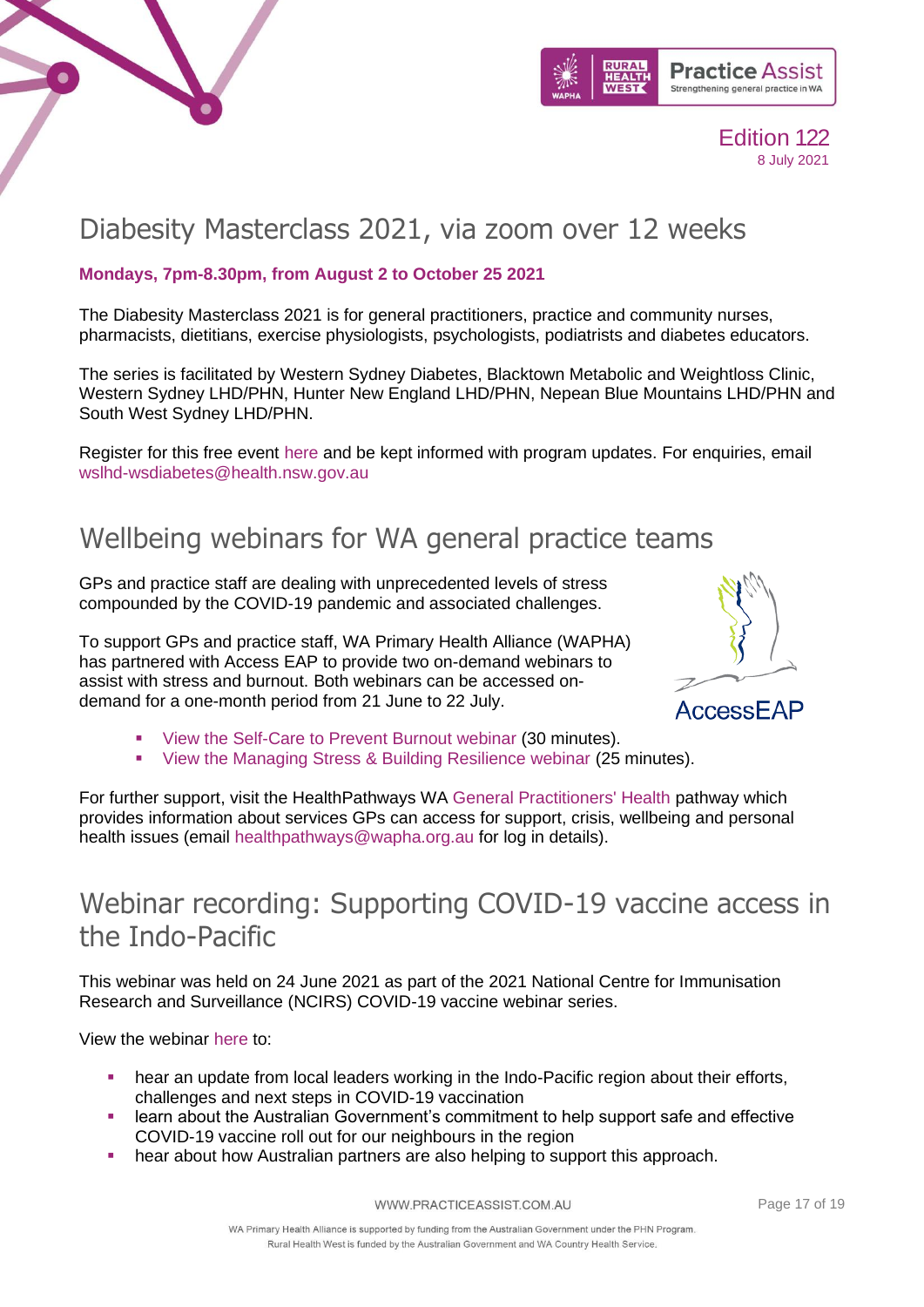



### <span id="page-17-0"></span>Education and training

Visit our Webinars & Workshops page on the [Practice Assist website](https://www.practiceassist.com.au/Professional-Education/Upcoming-webinars-and-workshops) for the events calendar.

#### **Webinars & Workshops**

COVID19 Update - [Delta Strain and Variant](https://www.racgp.org.au/racgp-digital-events-calendar/online-event-items/webinars/covid-19-update-delta-strain-and-variant-responses)  responses [to different vaccines](https://www.racgp.org.au/racgp-digital-events-calendar/online-event-items/webinars/covid-19-update-delta-strain-and-variant-responses) Presented by RACGP Thursday 8 July

[Rural and remote GP research](https://www.racgp.org.au/racgp-digital-events-calendar/online-event-items/rural-and-remote-gp-research) Presented by RACGP Tuesday 13 July

[Income Protection Insurance: Who pays the bills](https://www.aapm.org.au/Education-and-Networking/Book-Event/SelectedEventId/2085)  [when you're unable to work](https://www.aapm.org.au/Education-and-Networking/Book-Event/SelectedEventId/2085) Presented by AAPM Thursday 15 July

[MWGHPN Carnarvon Launch](https://ruralhealthwest.eventsair.com/mwghpn-carnarvon-launch/register/Site/Register) Presented by Midwest – Gascoyne HPN Wednesday 21 July

[WA GP Practice Managers Networking Meeting](https://www.aapm.org.au/Education-and-Networking/Book-Event/SelectedEventId/2082) Presented by AAPM Wednesday 21 July

[General Practice Conference & Exhibition](https://www.emedevents.com/c/medical-conferences-2021/general-practice-conference-exhibition-gpce-perth-2021)  [\(GPCE\) Perth 2021](https://www.emedevents.com/c/medical-conferences-2021/general-practice-conference-exhibition-gpce-perth-2021) Presented by Reed Exhibitions Saturday 24 & Sunday 25 July

[Lipids in the limelight: Clinical update on](https://heartfoundation-au.zoom.us/webinar/register/4516244193236/WN_qLI9r-CtSzSGrPU7_yJOqw)  [screening & management](https://heartfoundation-au.zoom.us/webinar/register/4516244193236/WN_qLI9r-CtSzSGrPU7_yJOqw) Presented by Heart Foundation Thursday 29 July

[Optimizing Care Series](https://ashm.eventsair.com/optimising-care-series-2021/registration-site/Site/Register)  Presented by ASHM Saturday 31 July, 14 August & 28 August

Woman Ageing Well - [GP's role in supporting](https://www.racgp.org.au/racgp-digital-events-calendar/online-event-items/webinars/women-ageing-well-gps-role-in-supporting-healthy-a)  [healthy ageing in women](https://www.racgp.org.au/racgp-digital-events-calendar/online-event-items/webinars/women-ageing-well-gps-role-in-supporting-healthy-a) Presented by RACGP Tuesday 3 August

[PATHFINDER: Early career GP conference 2021](https://racgp.au1.qualtrics.com/jfe/form/SV_6KEemh74qpzMsmO) Presented by RACGP Saturday 7 August

[Talking about suicide in General Practice](https://blackdoginstitute.secure.force.com/forms/bdi_EducationMasterCourseIndividual?mstrCrsId=a1K1H000009RRwUUAW&utm_medium=email&utm_campaign=Expert%20Insights%20May&utm_content=Expert%20Insights%20May+CID_92088eb9214983e85502a262046a08a1&utm_source=Email)  Presented by Black Dog Institute Wednesday 11 August

[Making better use of your medical records for](https://www.racgp.org.au/racgp-digital-events-calendar/online-event-items/webinars/making-better-use-of-your-medical-records-for-deci)  [decisions, care and quality improvement](https://www.racgp.org.au/racgp-digital-events-calendar/online-event-items/webinars/making-better-use-of-your-medical-records-for-deci) Presented by RACGP Thursday 12 August

[Paediatric eczema, allergy and asthma update](https://www.practiceassist.com.au/PracticeAssist/media/Practice-Connect/PNWA-allergy-update-flyer-21Aug2021.pdf)  [for Primary Care Nurses WA](https://www.practiceassist.com.au/PracticeAssist/media/Practice-Connect/PNWA-allergy-update-flyer-21Aug2021.pdf)  Presented by Perth Children's Hospital Saturday 21 August

[Cervical Screening for nurses](https://shq.org.au/course/certificate-nursing-cervical-screening-only/) Presented by Sexual Head Quarters (SHQ) 24 & 25 August

[Become a rural GP: In conversation with Rural](https://www.racgp.org.au/racgp-digital-events-calendar/online-event-items/webinars/become-a-rural-gp-in-conversation-with-rural-gener)  **[Generalists](https://www.racgp.org.au/racgp-digital-events-calendar/online-event-items/webinars/become-a-rural-gp-in-conversation-with-rural-gener)** Presented By RACGP Tuesday 31 August

[2021 Wound Management Workshops: Rural](https://clinicaldesign.com.au/) Presented [by Clinical Design Solutions](https://clinicaldesign.com.au/) [Multiple dates \(rural WA\)](https://clinicaldesign.com.au/)

[Rural Health Webinar Series -](https://www.racgp.org.au/racgp-digital-events-calendar/online-event-items/webinars/rural-health-webinar-series-the-assessment-and-man) The assessment [and management of toxicological emergencies](https://www.racgp.org.au/racgp-digital-events-calendar/online-event-items/webinars/rural-health-webinar-series-the-assessment-and-man) Presented by RACGP Thursday 2 September

[Joint Australasian Sexual Health and HIV&AIDS](https://shhivconferences2021.com.au/)  [Conferences: VIRTUAL](https://shhivconferences2021.com.au/) [Presented by ASHM](https://shhivconferences2021.com.au/) Monday 6 to Thursday 9 September

### **Online Training**

[Foundations of Spirometry in Primary Health](https://apna.asn.au/product/detail/9705d5a7-f538-eb11-80dc-005056be66b1)  [Care](https://apna.asn.au/product/detail/9705d5a7-f538-eb11-80dc-005056be66b1) [Presented by APNA](https://apna.asn.au/product/detail/9705d5a7-f538-eb11-80dc-005056be66b1)

[GP Framework for Child Mental Health](https://emergingminds.com.au/online-course/a-gp-framework-for-child-mental-health-assessment-5-12-years/)  [Assessment](https://emergingminds.com.au/online-course/a-gp-framework-for-child-mental-health-assessment-5-12-years/) [Presented by Emerging Minds](https://emergingminds.com.au/online-course/a-gp-framework-for-child-mental-health-assessment-5-12-years/)